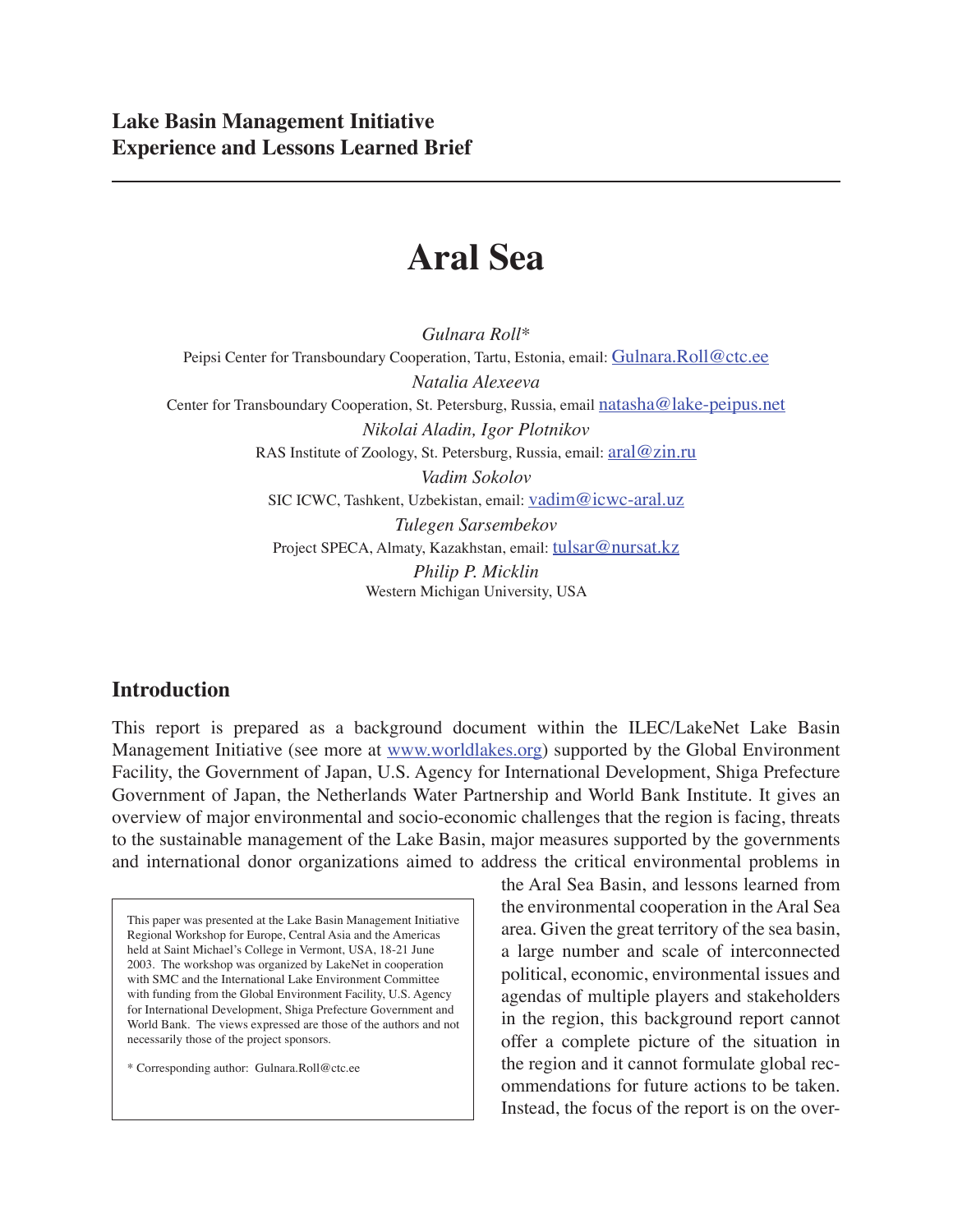all lessons learned and the priority direction for work to promote the regional cooperation and long term environmental improvements in the Aral Sea Basin.

## **1. General Description of the Region**

The Aral Sea is one of the largest inland saltwater bodies in the world. In 1960, with a surface area of more than 67,000 km<sup>2</sup>, the Aral Sea was the world's fourth largest inland water body. The brackish lake with a salinity averaging near 10 g/l (less than a third of salinity of the ocean) was inhabited by mostly freshwater species. The sea supported a major fishery and functioned as a key regional transportation route. The extensive deltas of the Syr Darya and Amu Darya sustained diverse of flora and fauna. They also supported irrigated agriculture, animal husbandry, hunting and trapping, fishing, and harvesting of reeds, which served as fodder for livestock as well as building materials.

The Aral Sea's drainage basin encompasses a total area of 1,549,000 sq. km, of which nearly 590,000 sq. km are arable land (see Appendix 1). The Aral Sea is situated in the center of the Central Asian great deserts (Kara-Kum, Kyzyl-Kum, and Betpakdala) at an altitude of 53 meters above the sea level and functions as a gigantic evaporator. About 60  $km<sup>3</sup>$  of water evaporates per year from the sea and its rivers. The Aral Sea size and water balance are fundamentally determined by river inflow and evaporation from its surface. Over the past four decades, this water body has rapidly and steadily shrunk and salinized (see Figure 2 and Table 1 in Appendix 1) as countries in the Aral Sea Basin have increasingly taken inflow from its two influents, the Syr Darya and Amu Darya, for expansion of irrigation.

Amu Darya is the largest river in the region. The river's main catchment area is in Tajikistan, from where it flows along the border between Afghanistan and Uzbekistan, crosses Turkmenistan, flows back into Uzbekistan and finally in the territory of Uzbekistan the river flows into the Aral Sea. In terms of silt content, the Amu Darya clearly ranks first in Central Asia and one of the first in the world. The Syr Darya River ranks second in terms of water flow, even though it is actually the longest river in Central Asia. Its sources are in the Central Tian Shan Mountains. The river is at its fullest in spring and summer, starting in April and reaching its peak in June. Its main catchment area is in Kyrgyzstan, from where the river crosses Uzbekistan and Tajikistan and flows into the Aral Sea in Kazakhstan.

Seven countries share the Aral Sea Basin: Afghanistan, Kazakhstan, Kyrgyz Republic, Tajikistan, Turkmenistan, Uzbekistan and Iran. Up to 25.1% of the entire flow in the Aral Sea basin is formed in Kyrgyzstan, 43.4% in Tajikistan, 9.6% in Uzbekistan, 2.1% in Kazakhstan, 1.2% in Turkmenistan, and 18.6% in Afghanistan and Iran (Diagnostic Analysis, 2002). There is a very small part of the basin located on the territory of Iran. Only Kazakhstan and Uzbekistan are riparian states on the Aral Sea, with each possessing an approximately equal length of shoreline. It should be noted that the interests of Kyrgyzstan, Kazakhstan and Turkmenistan relating to the use of water resources are not restricted only to the Aral Sea area. Kazakhstan's share of irrigated lands within the Aral Sea basin stands at just 35%, while the share of Kyrgyzstan does not exceed 40%. Different countries in the Central Asia region have very different populations, economic interests and activities,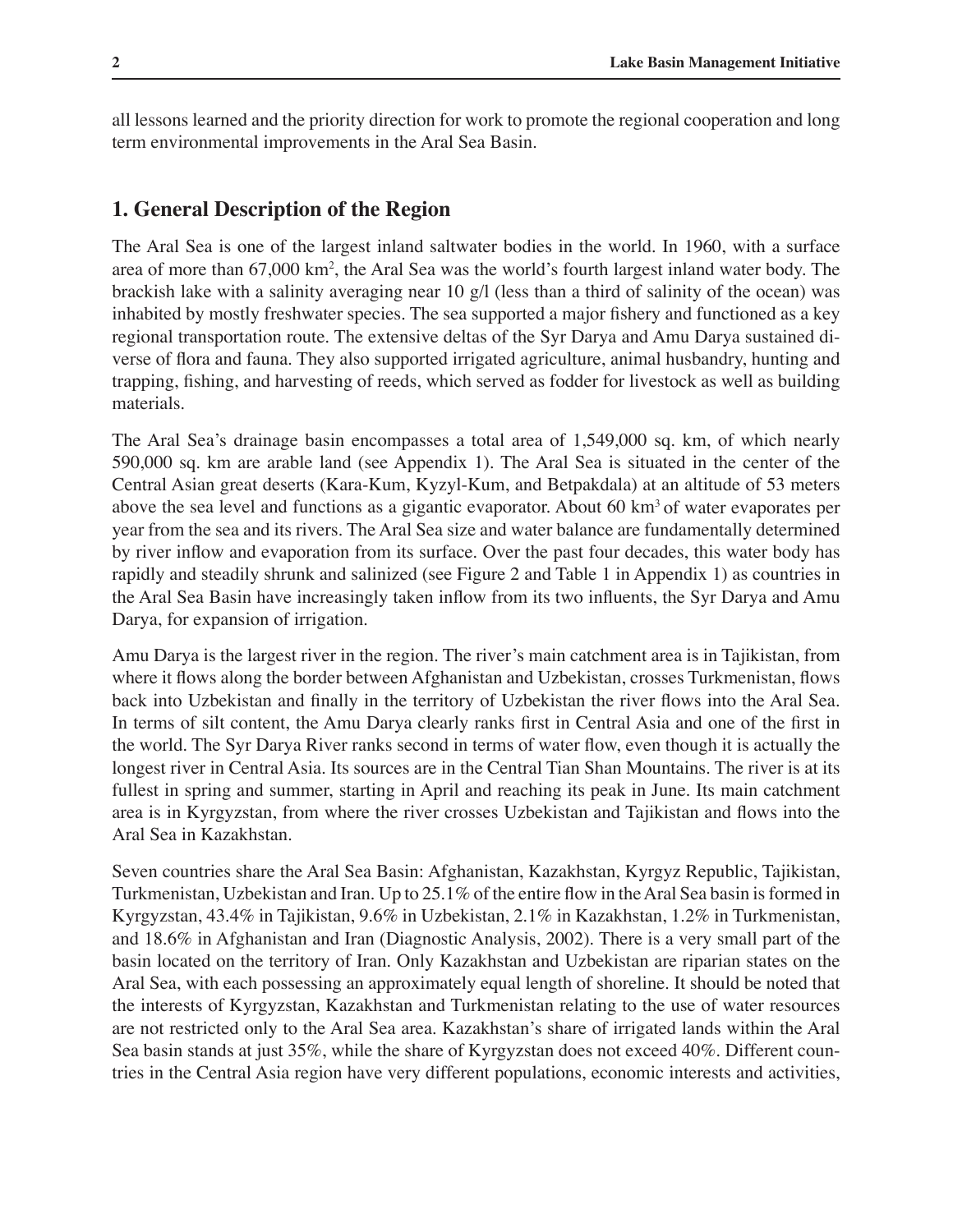

**Figure 1. Aral Sea Basin**

and exercise different approaches to water management – from a firmly market-oriented approach in Kazakhstan to a full state property of water resources in Turkmenistan.

## **2. Water Use in the Aral Sea Basin**

Water usage, primarily for potable and irrigation, started more than 6,000 years ago. In the 20th century, and especially since 1960, the intensity of water use increased under the pressures of the rapid population growth, industrial development and, most of all, irrigation. Between 1960 and 1990 the water use increased almost 2 fold. Irrigation accounts for 90% of the region's water withdrawal.

In the Syr Darya Basin, water needs of the four republics' conflicting economic priorities of individual countries have led to clashes of interest over water release schedules from the Toktogul Reservoir. Kazakhstan and Uzbekistan have been insisting on giving priority to irrigation, while Kyrgyzstan and partly Tajikistan prefer using water for electric power generation. As a result, since 1993, the Toktogul cascade of reservoirs has been applying schedules that make for a sharp increase in summer storage and water drawdown in winter to suit the needs of the Kyrgyz hydro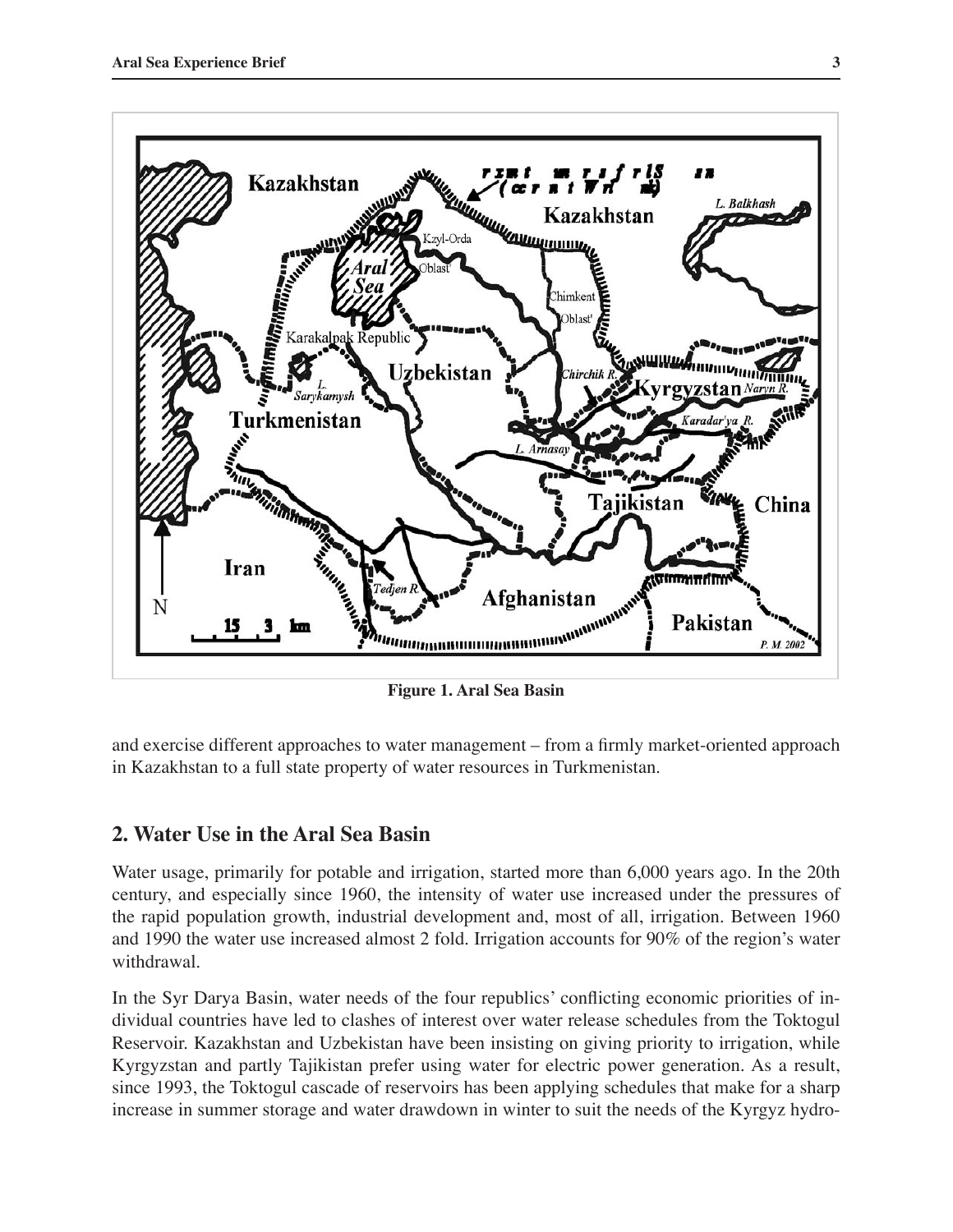power industry. Since 1994 the water regime in the Syr Darya basin has been the main theme in government talks. To meet Kyrgyz demands for increased supplies of heat-producing energy and the needs of Kazakhstan and Uzbekistan in the summer season, in 1998 a decision was made to define mutual obligations of these countries in fuel and energy exchange. This approach, however, does not account for all the environmental problems in the watershed because releases from the Syr Darya will be falling below minimum discharge levels that have been recorded in the last hundred years of observation. On the other hand, the irrigation and water supply concerns of the downstream countries will only be met if the three upstream states fully comply with the terms of signed agreements on fuel and power supply and the purchases of excess electricity. The slightest non-compliance will undermine sustainable water supply. Actual implementation has revealed that conflicting power and irrigation needs of the four states have hindered the fulfillment of agreed water allocation terms and necessitate further talks.

Up until 1992, the allocation of the Amu Darya waters among the four Central Asian republics was based on the water development master plan for the Amu Darya basin. The allocation plan was approved by resolution 566 of the Science and Technological Council of the USSR Water Management Ministry in 1987. The resolution fixed the following allocation of surface waters (% of projected flow in the main stem of the Amu Darya): Kyrgyzstan, 0.6%; Tajikistan: 15.4%; Turkmenistan, 35.8%; Uzbekistan, 48.2%. The quota principle has survived till now, with Turkmenistan and Uzbekistan getting equal shares of the so-called adjusted run-off measured at the Kerky hydrographic section, including diversion to the Karakum Canal. This provision was reiterated in the bilateral agreement signed by the heads of these two states in Cherdzjev (Turkmenabad) in 1996.

An important issue in discussing the water use in the Aral Sea Basin is its efficiency that is inadequate for all economic sectors, especially irrigation farming. Statistics indicate that principal water losses occur in the on-farm delivery networks and directly in the field. According to WUFMAS (SIC/IWMI, 2002), water losses in these two cases may account for 37% of the total supply to farm contours. On average, about 21% of irrigation supply is wasted directly in the field. Since most losses occur in the field and in deliveries among farms, water user associations, along with charges, may be an effective way of streamlining the use and conservation of water. The next section discusses diverse effects of the desiccation of the Aral Sea.

## **3. Ecological, Economic, Health Consequences of Aral Sea Desiccation**

The four basic problems in water and environmental management of the basin were formulated by the World Bank/Global Environmental Facility Aral Sea Basin Program Project Document (Global Environmental Facility, 1998): environmental degradation, with the increase in land and water salinization; the gradual drying up of the Aral Sea, with huge adverse socio-economic and environmental effects; water management in the basin, with its built-in potential threat to peace in the region; and instruments for interstate cooperation, with the commitment of sovereign states the big challenge. Despite the fact that this list of regional issues was produced in 1998, the same issues of concern remain very relevant today.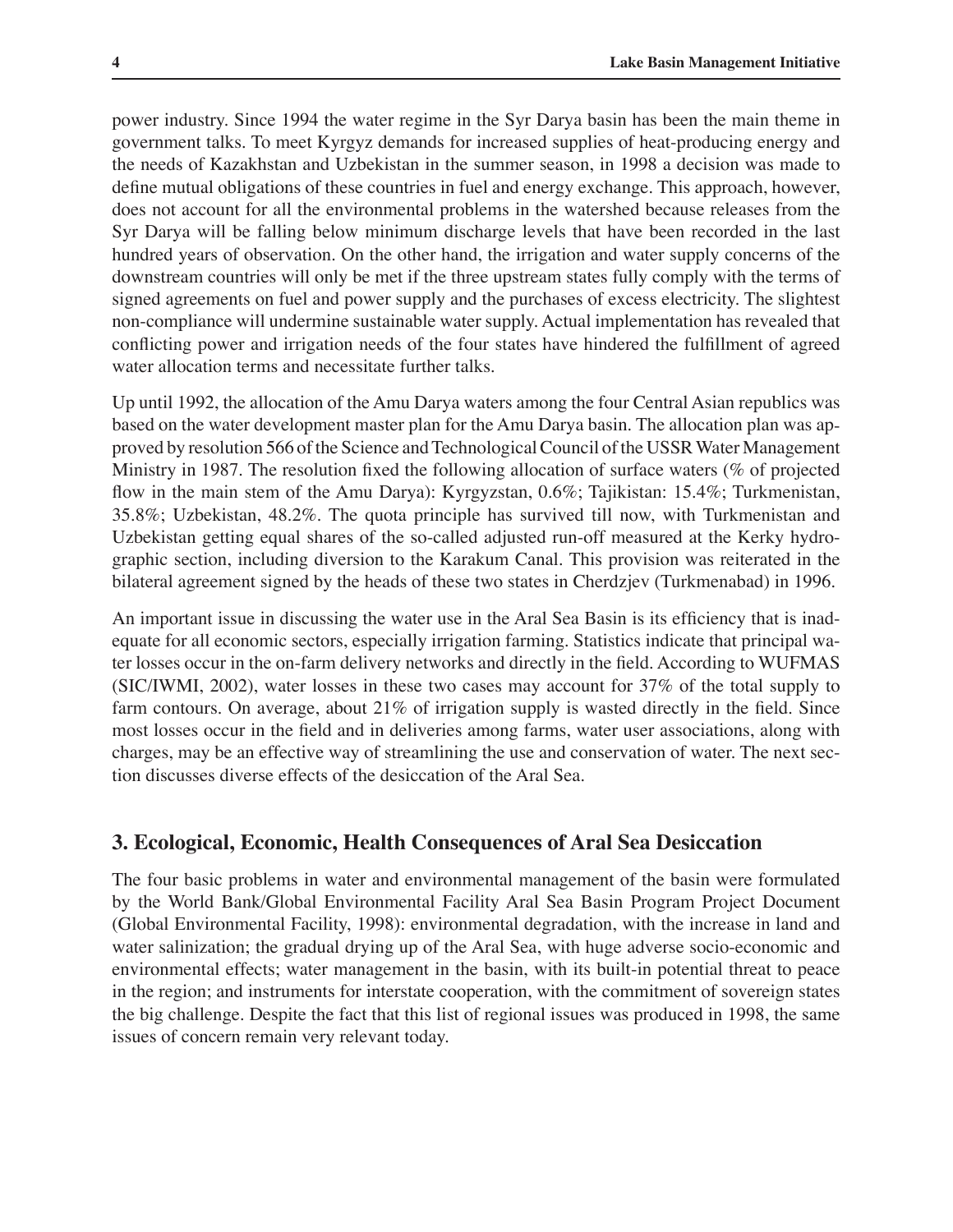#### **Environmental degradation, with the increase in land and water salinization**

Salt loads in drainage water from irrigated lands in one state and is fully or partially returned to the rivers and passed to downstream states. The salinization occurred because of the salt mobilization in subsoil triggered by irrigation and drainage practices, salt pick-up in upper watersheds and inadequate disposal of drainage water. Increasing salinization of the land and rivers threatens entire economies and millions of people throughout the basin and results in:

- *Erosion and sedimentation* that in turn threatens the basin water regulation infrastructure. As a result of the increasing soil erosion in upper watersheds due to deforestation and overgrazing of mountain pastures, changes in performance of the basin water regulation infrastructure take place that affects the water allocation and distribution in the basin;
- *Soil contamination.* On all irrigated land in Central Asia pesticides and fertilizers were used to an amount that by far exceeded the norms of the former Soviet Union (Water Related Vision, 2000);
- *Diminishing wetlands and biodiversity*. Desiccation of the deltas has significantly diminished the area of lakes, wetlands, and their associated reed communities; and
- *Environmental problems in mountain areas* where water flow originates, including preservation of glaciers and glacier feed of rivers; sustainability of mountain forests; erosion of mountain slopes, especially as conditioned by the development of irrigation in alpine valleys.

#### **The gradual drying up of the Sea and its adverse socio-economic and environmental effects**

As a consequence of the drastically reduced water flow from the rivers into the sea, the Aral separated into two water bodies in the end of 1988 – beginning of 1989 - a Small Aral Sea in the north and a Large Aral Sea in the south. The Syr Darya flows into Small Aral Sea, and the Amu Darya into the Large Aral Sea. Between 1960 and January 2003, the level of the Small Aral fell by 13 meters and the Large Aral by 23 meters. A channel (river) has intermittently connected the two lakes, with the flow from the Small Sea to the Large. The area of both seas taken together diminished by 75 % and the volume by 90%. Salinity in the small sea is estimated to have doubled whereas in the western part of the large sea it has increased by more than 6 fold. The two lakes have evolved in different ways. The Small Aral Sea, located in the North, receives run-off of the Syr Darya River and began to overfill due to positive water balance. The surface area of this lake is small, and evaporation from its surface is less than inflows from the Syr Darya, atmospheric precipitation and ground waters. As for the Large Aral Sea in the south, its water balance is negative, and evaporation from its huge surface is still higher than the small inputs of the Amu Darya River, atmospheric precipitation and ground waters (Aladin, Plotnikov, Potts, 1995). These differences in the hydrological regimes of the two new lakes have led to stabilization of the Small Aral Sea level and the continued desiccation and salinization of the Large Aral Sea.

The mainly human-induced desiccation of the Aral Sea has had severe negative impacts. Striking ecological, social and economic problems have arisen in the Pre-Aral area, including: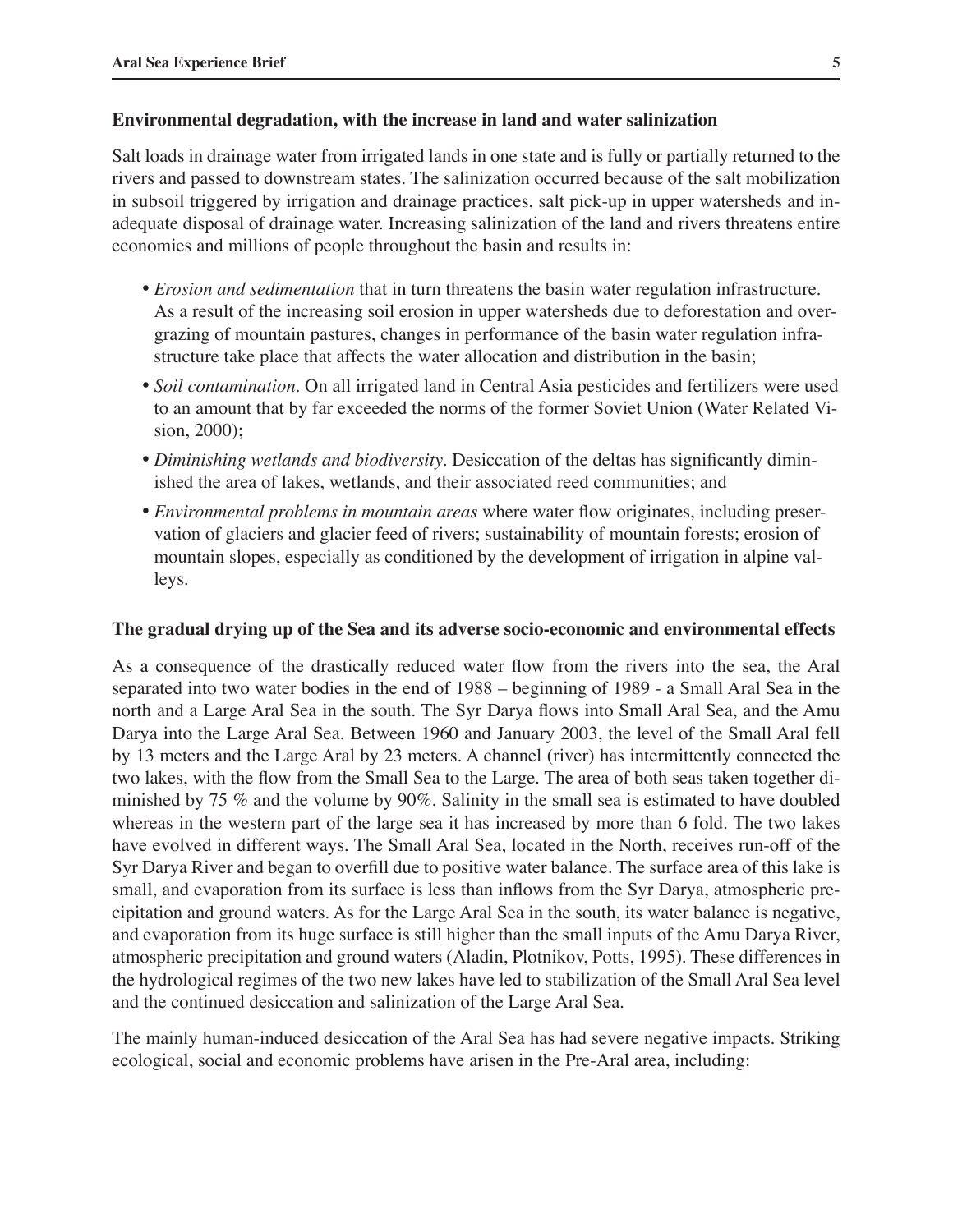

**Figure 2. The changing Aral Sea (See Table 1)**

- *Desertification.* Greatly reduced river flows through the deltas, the virtual elimination of spring floods in them, due to both the reduced river flow and construction of upstream storage reservoirs, and declining ground water levels, caused by the falling level of the Aral Sea, have led to spreading and intensifying desertification.
- *Dust and salt winds.* One of the results of the sea drying and the desertification is that strong winds blow sand, salt and dust from the dried bottom of the Aral Sea, now largely a barren, salt covered desert with an area near 50,000 km2 , onto adjacent lands. Estimates of the total deflated material, which were made in the late 1980s, ranged from 13 million to as high as 231 million metric tonnes/year (Glazovskiy, 1990, p. 22). The salt and dust also have ill effects on wild and domestic animals by directly harming them and by reducing their food supply (Palvaniyazov, 1989).
- *Changes in the regional climate*. Owing to the sea's shrinkage, climate has changed in a band up to 100 km wide along the former shoreline in Kazakhstan and Uzbekistan (Micklin, 1991, pp. 52-53; Glazovskiy, 1990, pp. 19-21). Maritime conditions have been replaced by more continental and desertic regimes.
- *Health problems of the population.* The population living in the "ecological disaster zone" suffers acute health problems (Micklin, 1992; Medicins sans Frontieres, 2000). In an interview made by Manchester Guardian Weekly in November 2003 (Brown, 2003) an aid worker who was one of the last to visit the southern Aral region said: "The people are in a terrible state, drinking out of muddy ditches, which is all that remains of a once mighty river. We had a plan to relocate the people but Uzbekistan refused to agree and threw us out. No one has any idea what happened to the people we were trying to help."

Local health experts also consider airborne salt and dust as a factor contributing to high levels of respiratory illnesses and impairments, eye problems, and possibly even throat and esophageal cancer in the near Aral region (Abdirov et. al, 1993; Tursunov, 1989). More recent field work by a British-led group indicates that salt and dust blowing from the dried bottom (and likely from irrigated farmland in regions adjacent to the Aral Sea) is laced with the heavy use of toxic chemicals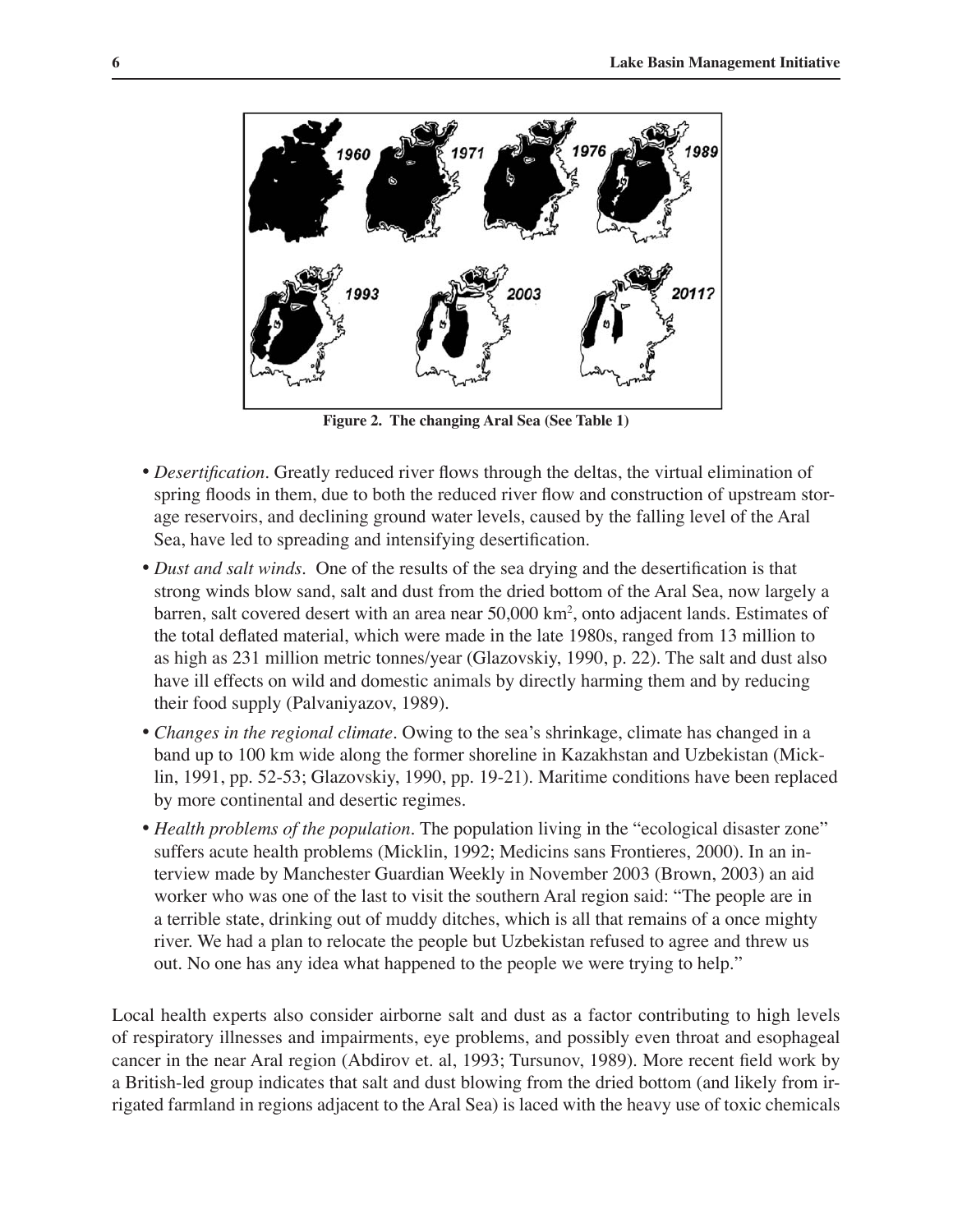(e. g., pesticides and defoliants for cotton) in irrigated agriculture, mainly during the Soviet era. However, the most serious health issues are directly related to ʻThird World' medical, health, nutrition and hygienic conditions and practices. Bacterial contamination of drinking water is pervasive and has led to very high rates of typhoid, paratyphoid, viral hepatitis, and dysentery. Tuberculosis is prevalent as is anemia, particularly in pregnant woman. Liver and kidney ailments are widespread; the latter is probably closely related to the excessively high salt content of much of the drinking water. Medical care is very poor, diets lack variety, and adequate sewage systems are rare. Health conditions in the Karakalpak Republic in Uzbekistan, with the possible exception of places in the formerly civil war-torn Tajikistan, are likely the worst in the Aral Sea Basin. Surveys conducted in the mid to late 1980s showed the average infant mortality rate at more than 70/1000 live births whereas several districts adjacent to the former seashore ranged from 80 to over 100/1000 live births (Micklin, 1992). These rates are three to four times the national level in the former USSR and 7-10 times that of the U. S. Although efforts have been made in the post-Soviet period to improve health conditions here, it is doubtful these rates have declined in any substantial way.

#### **Water management in the basin, with its built-in potential of conflicts**

Degradation of lands due to the soil salinization and contamination results in the loss of lands that can be used for agriculture. The introduction of cotton monoculture has violated traditional sustainable crop rotation practices using mainly alfalfa and manure, and has exhausted the nutrients of the soil. With yield outputs dropping in the 1970s, the cotton was planted even on private plots where peasants grow their own vegetables and fruits and traditional agriculture was destroyed. Losses in the commercial fisheries, transport routes in the Sea, and in agriculture resulted in poverty in the region.

There are seven countries in the Aral Sea Basin of different sizes, different political orders, and different political and economic interests, including conflicting interests on natural resource use. Because there are conflicting interests between the states in use of scarce water resources, undeveloped institutions for resolving differences in opinions between the states, drastic economic and ecological problems in the region, tensions exist between the different countries. In particular, tensions between Kazakhstan and Uzbekistan (that share the Sea) have increased (Brown, 2003).

The legal basis for the interstate cooperation between the Central Asian states is still in the development process. There is still no interstate agreement for the Aral Sea Basin that addresses responsibilities and cost sharing of operations, maintenance, rehabilitation and modernization of the infrastructure. There is also no interstate agreement for the Aral Sea Basin that would address issues of regulation of the information exchange. This creates some difficulties in coordination of water governance and planning. Draft of such agreement was prepared under WARMAP project in 1999 (SIC, 2002), but still countries have not approved it for operational use.

Interstate cooperation is still emerging; the process of institutionalization of the Aral Sea interstate cooperation is still at its beginning. In the context of the underdeveloped formal system of resolving conflicts of interests, interstate disputes over water allocation between the riparian countries occur every year about seasonal water delivery scheduling since the states feel that the existing agreement on annual water allocation (the agreement is based on central policy consideration of the former Soviet Union) is not consistent with principles of equitable rights and sustainable devel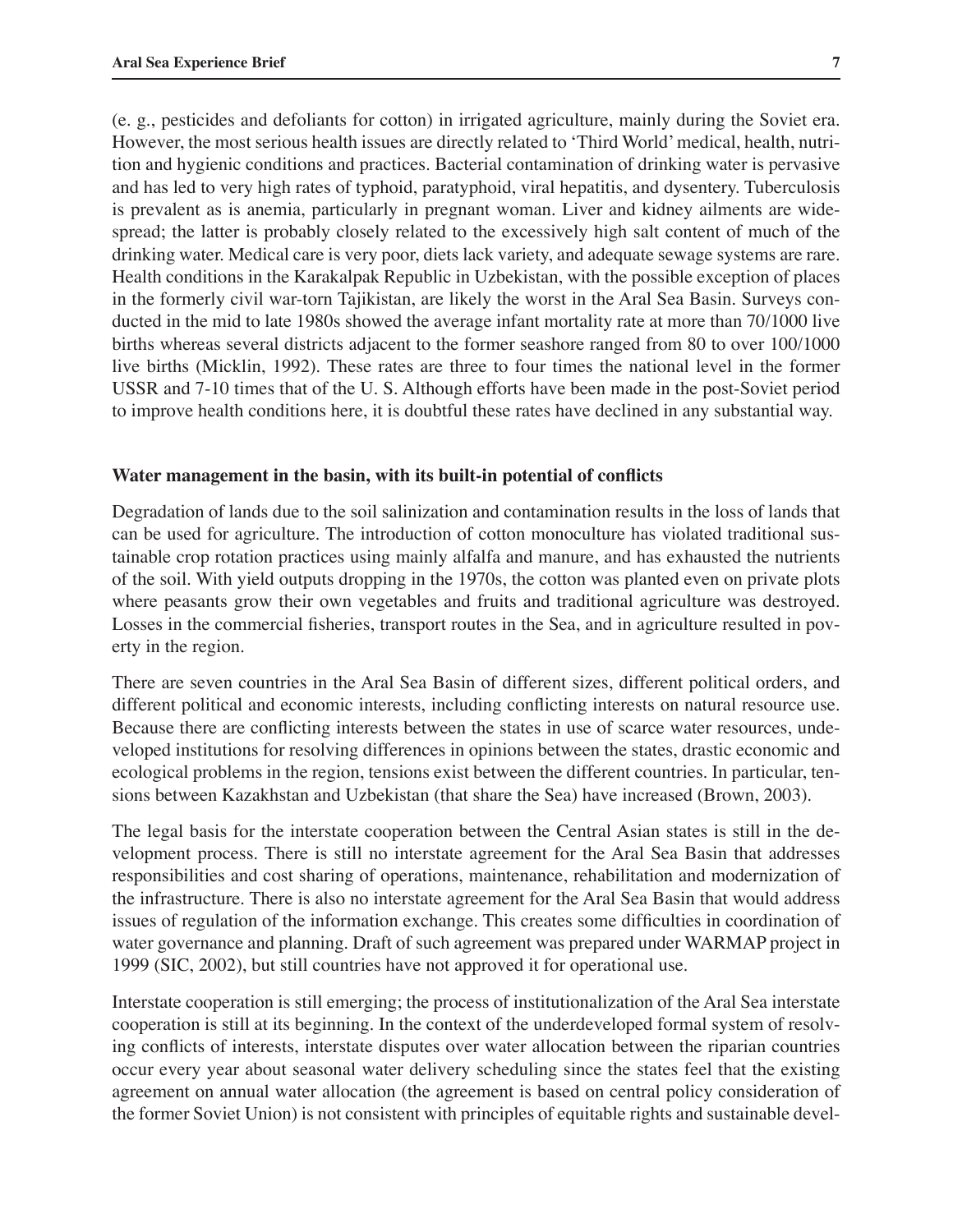opment. The reasons for the disputes are that the water releases for hydropower during winter by the upper riparian states reduce the amount of water available to downstream users for irrigation in summer and water allocated to one country is only partially returned to a transboundary river or the Aral Sea. Even when there are agreements between the countries on the water distribution, for a number of reasons, they are either improperly implemented or not implemented in the required time. Implementation of the signed agreements remains to be a challenge along with the development of the legal and institutional base for the interstate cooperation in the Aral Sea Basin.

# **4. Available management options to address the consequences of the environmental degradation**

Significant improvements in irrigation efficiency in the Aral Sea drainage basin could save considerable water resources that if delivered to the Aral Sea would measureably improve its water balance; however, this would require a massive and very expensive reconstruction of irrigation systems as well as radical social and economic changes in the way the water resources are managed in the region; this is a very unlikely probability for many years to come.

To address the major environmental challenge of the Aral Sea desiccation, the only realistic means for substantially increasing inflow to the Aral is reducing the consumptive use of water for irrigation in the sea's drainage basin. This water intensive activity, conducted on around 7.9 million hectares and the basis of agriculture here, accounts for 92% of withdrawals and an even larger share of consumptive use (Ruziev and Prikhod'ko, 2002;).The largest irrigated area in the basin is found in Uzbekistan, and Turkmenistan; these two nations, respectively, account for 54% and 22% of all irrigation withdrawals (Micklin, 2000, p. 37). It is irrigation that has depleted the flow of the Amu Darya and Syr Darya and led to the great reduction in discharge of these rivers to the Aral as well as the consequent desiccation of the water body with all its attendant negative ramifications.

Irrigation in the Aral Sea basin is inefficient. Substantial improvements to it, technical, economic, and institutional, could save considerable amounts of water. Attempts are underway to implement improvement measures but the substantial and comprehensive program needed would be extremely costly and faces concerted opposition from forces within governments and from segments of the public. Taking costs as an example: complete renovation of irrigation systems on 6 million hectares could likely save 12 km<sup>3</sup> a year but would cost at least 16 billion USD (Micklin, 2002). To reach the maximum potential savings of  $28 \text{ km}^3$  (based on technically, economically, and institutionally reforming irrigation on the «Israeli» model) would cost multiples more. These figures are far beyond the willingness and ability of the basin states, in combination with international donors, to pay. Furthermore, the technical condition of irrigation systems in the basin, far from improving, is steadily deteriorating owing to inadequate funding for, and lack of management responsibility over, operation and maintenance activities.

Switching to less water intensive crops (e. g., from cotton and rice to grains, soybeans, fruits, and vegetables) and reduction of the irrigated area are other means of significantly reducing water usage in irrigation. The former strategy is being employed. Between 1990 and 1998, the area of cotton as a percent of the total irrigated area dropped from 45% to 25% percent while the area of winter wheat rose to 28%. This probably was a major factor in the drop in irrigation withdraw-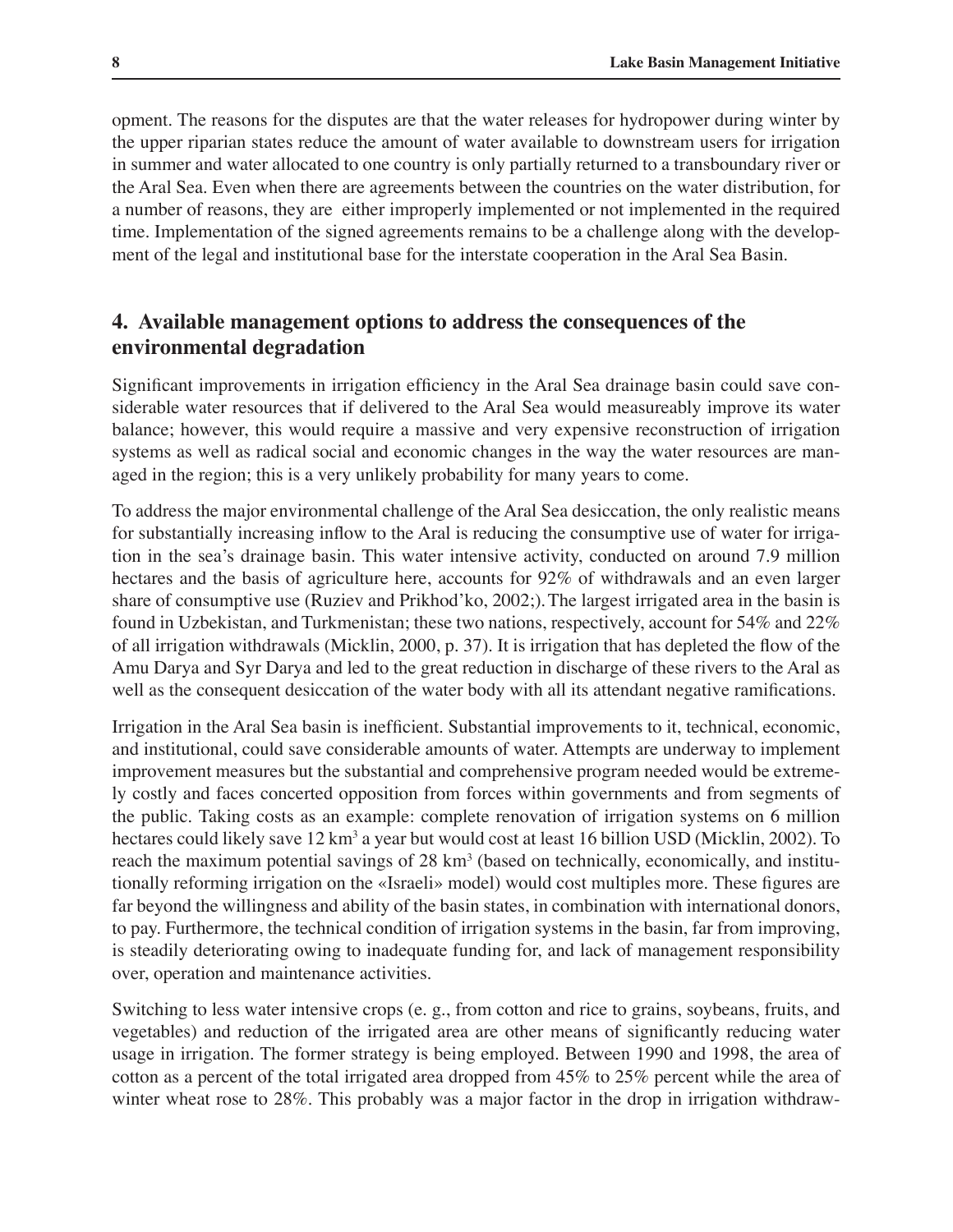als from 109 to 92  $\text{km}^3$  (16%) at the same time the irrigated area increased 10%. However, there are limits to such a program as the two primary irrigating nations (Uzbekistan and Turkmenistan) are intent on keeping cotton as a major crop since it plays a key role in earning foreign currency. Reductions in the irrigated area are unlikely in the near to mid-term future. All the former Soviet republics, except Kazakhstan, intend to expand irrigation, mainly to meet food needs for a growing population (Water Vision 2025, UNESCO, 2000).

There are also engineering measures that have been proposed and are already in the implementation stage with the support of the World Bank aimed to revive the Small Aral through constructing a dam and raising water level in the small sea (see below the project short description – see in the sub-section *Experience of international projects*).

It is possible to bring water to the Aral Sea from outside Central Asia. During the latter part of the Soviet period, water managers in Moscow and in Central Asia proposed diversion of massive flow, up to 60  $km<sup>3</sup>$ , from Siberian rivers to the region as the panacea for perceived water shortage problems. Although real and serious potential ecological threats (of regional, not global magnitude as claimed by some opponents) were given as the chief reason for canceling the project, economic considerations were the fundamental factors in this decision. This grandiose scheme was taken up again in 2003 under the leadership of the Moscow mayor Mr. Luzhkov. It is extremely unlikely that implementation of this project will take place. Costs would be enormous, at least 30 billion USD by latest estimates, and even if Russia were willing to help finance the project, it is doubtful sufficient funds could be accumulated for construction (Temirov, 2003) and there would a shared agreement on the project from all the relevant authorities of the Central Asian states and international funding organizations.

The studies in the region showed that the ground water contribution to the Large and Small Aral is much bigger than it was considered before and this factor should be taken more seriously into account in the process of developing recommendations for sustainable management of water resources in this region.

Roadmaps to the improvement of the situation in the Aral Sea Basin were developed by the respective governments in cooperation with different agencies and projects (for example, the Global Environmental Facility/the World Bank regional water strategy, UNESCO Water Vision, EU TACIS Aral Sea Programme, the UN ECE and ESCAP Special Programme for the Economies of Central Asia (SPECA) Strategy for use of water resources; and others).

The general recommendations developed by different organizations with regard to addressing the regional and national issues of water use and protection in the Aral Sea basin could be summed up as follows:

- Improvement of the interstate cooperation on integrated water resources management
- Orientation to water saving and increasing of water and land productivity
- Introduction of the basin principle for water governance
- Development of water allocation principles, including economic instruments
- Development of national water use policies taking into account agreed national and regional interests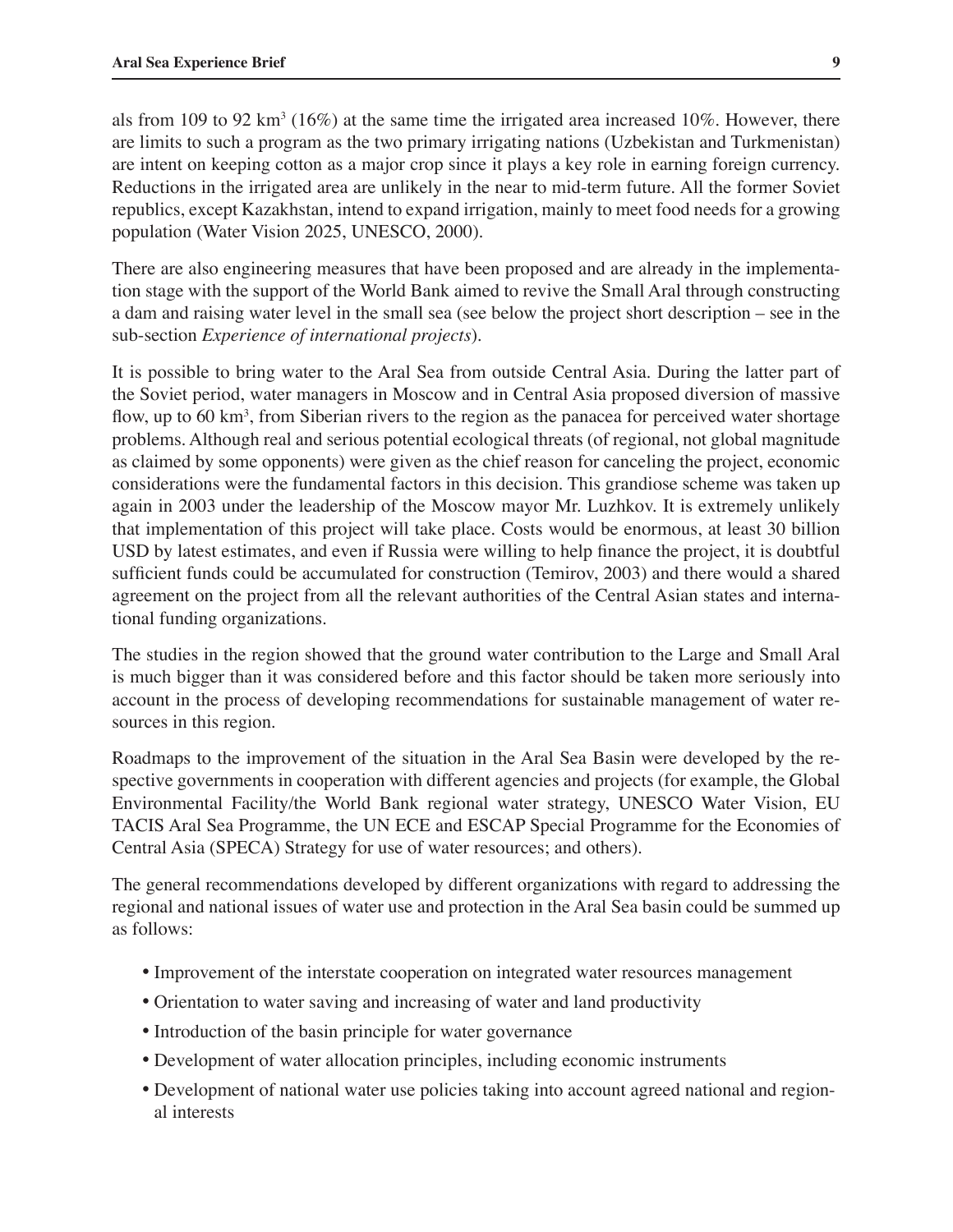- Construction and improvement of water delivery infrastructure
- Creation of a joint system for monitoring the status and quality of water resources
- Creation of a joint information system and information exchange
- Strengthening of capacity building activities, including training programs
- Establishment of agreed environmental requirements relating to the protection of aquatic ecosystems
- Establishment of mechanisms for coordination and further development of foreign aid

An important resource in addressing environmental challenges in the region is more effective coordination of efforts of governments, stakeholders and donors supporting water projects in the Aral Sea Basin.

## **5. Regional cooperation in the Aral Sea Basin as a factor contributing to solution of regional environmental issues**

#### **Intergovernmental cooperation**

Development of the mechanism and procedures for the interstate cooperation in the Aral Sea Basin is one of the main challenges of today. The procedures for the regional cooperation should be developed using the Integrated Water Resources Management principles, i. e. with the involvement along with the governments of the concerned states, of all stakeholders, such as businesses, farmers, scientists, environmentalists should be insured in the process of the discussion of the issues, developing policies and making decisions on the use of natural resources in this region. However, until now there was little involvement of stakeholders in the political process of the transboundary water cooperation in the Aral Sea Basin as involvement of the stakeholders is not something which is encouraged by the Central Asian governments. Also the regional cooperation in the strict sense (i.e. involving all the five countries of Central Asia) has in the past proven difficult to realize at the political level. The larger states, Uzbekistan and Kazakhstan, have vied for the position of regional leader to the exclusion of pursuing political cooperation with their more immediate neighbors. In contrast, the poor and resource-deprived economies of Kyrgyzstan and Tajikistan have recognized that they are very much dependent on regional integration for their future growth prospects (Strategy Paper, 2002).

Historically, during the Soviet time, the water management was centralized on the federal level and each republic in the Aral Sea basin received its share of water in accordance with quotas approved by the USSR State Planning Committee. Annual plans essentially determined reserves for the main long-period storage reservoirs (Toktogul, Andizhan, Charvak, Nurek) and were approved on the federal level.

When the republics in the region gained their independence as new nations, it became necessary to set up a mechanism for regional cooperation in the organization of water resource management. On 12 October 1991, Water Ministers of the new independent states jointly declared they would con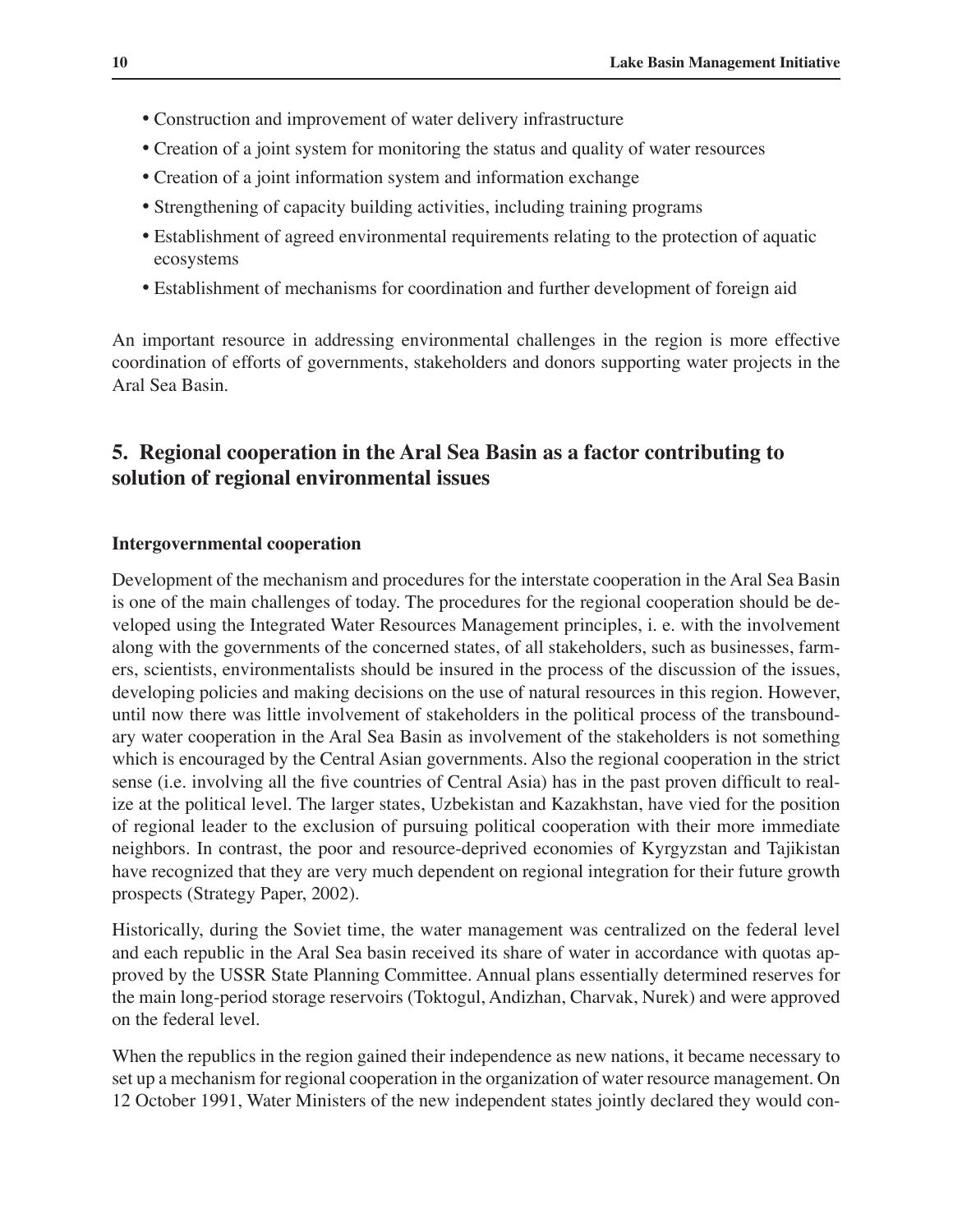tinue using the earlier existed Soviet principles of water allocation (Water Related Vision, 2000). An interstate agreement was signed on 18 February 1992 to reflect this commitment and also laid a foundation for the regional cooperation by establishing a technical Interstate Commission for Water Coordination (ICWC), responsible for determining and approving annual water allocations for each state and approving schedules for the operation of reservoirs.

On 26 March 1993, the five states of Central Asia signed a new agreement that affirmed the commitment of these states to cooperate in the management of the basin's water resources. The agreement established regional institutions charged with comprehensive water management, including Interstate Council on the Aral Sea Problems (ICAS), a high level body charged to recommend actions to the five governments in the name of the basin as a whole; The Executive Committee of ICAS (EC-ICAS), a secretariat for ICAS; the International Fund for the Aral Sea (IFAS), a high level body charged with financing the activities of ICAS.

The ICWC was placed under ICAS by a later decision; but because ICWC decisions had legal force and ICAS's did not, the precise relationship between them remained unresolved. Another agreement of 19 July 1994 resulted in establishment of an Interstate Commission for Socio-Economic Development and Scientific, Technical and Ecological Cooperation, the name of which was later changed to Sustainable Development Commission (SDC); this body also operated under ICAS. Following a Heads of State meeting in February 1997, ICAS and IFAS were merged into a newly structured IFAS – International Fund for Saving the Aral Sea. As a result, the political level of decision related to water and environmental sectors in the region belongs only to the Board of IFAS consisted of the deputy prime ministers of five states. This is the highest political level of decision-making before approval by the heads of state (if appropriate). The most important issues can be decided only at the meetings of the heads of states followed by their recommendations/approval for IFAS. IFAS Executive Committee was established as a permanent body that included two representatives from each state and implements the IFAS Board decisions through the IFAS National Branches.

In 1994, the Heads of States adopted the Aral Sea Basin Program that was designed to be administered by the new regional institutions. Establishment of the Program was aimed to prepare a general strategy for water distribution, rational water use, and protection of water resources in the Aral Sea Basin. Following the establishment of the Program, Heads of States have met at least once a year during the next 6 years to further develop, approve and express support to the Program. In 1999, Heads of States adopted Ashgabat Declaration where they stressed their support to joint actions to address shared environmental problems in the basin and promote better quality of life for people living in the Aral Sea Basin. At the summit of the Head of States in 2002 in Dushanbe, Main Directions of a program of specific measures aimed to improve socio-economic and ecological situation in the region for the period until 2010, were adopted. At both high level meetings it was stressed that the measures that are being taken are not enough and there should be more international efforts are needed to improve the environmental and social situation in the Aral Sea area. The latest summit of the heads of the states – members of the Organization of Central Asian Cooperation (Kazakhstan, Kyrgyzstan, Tajikistan and Uzbekistan) took place in Almaty, Kazakhstan, on  $5 - 6$  July 2003. In the adopted joint statement heads of the states stressed the importance of the regional and international (with international organizations and donors) cooperation in the water, energy and transport sectors (Kazakhstanskaya Pravda, 5 July 2003).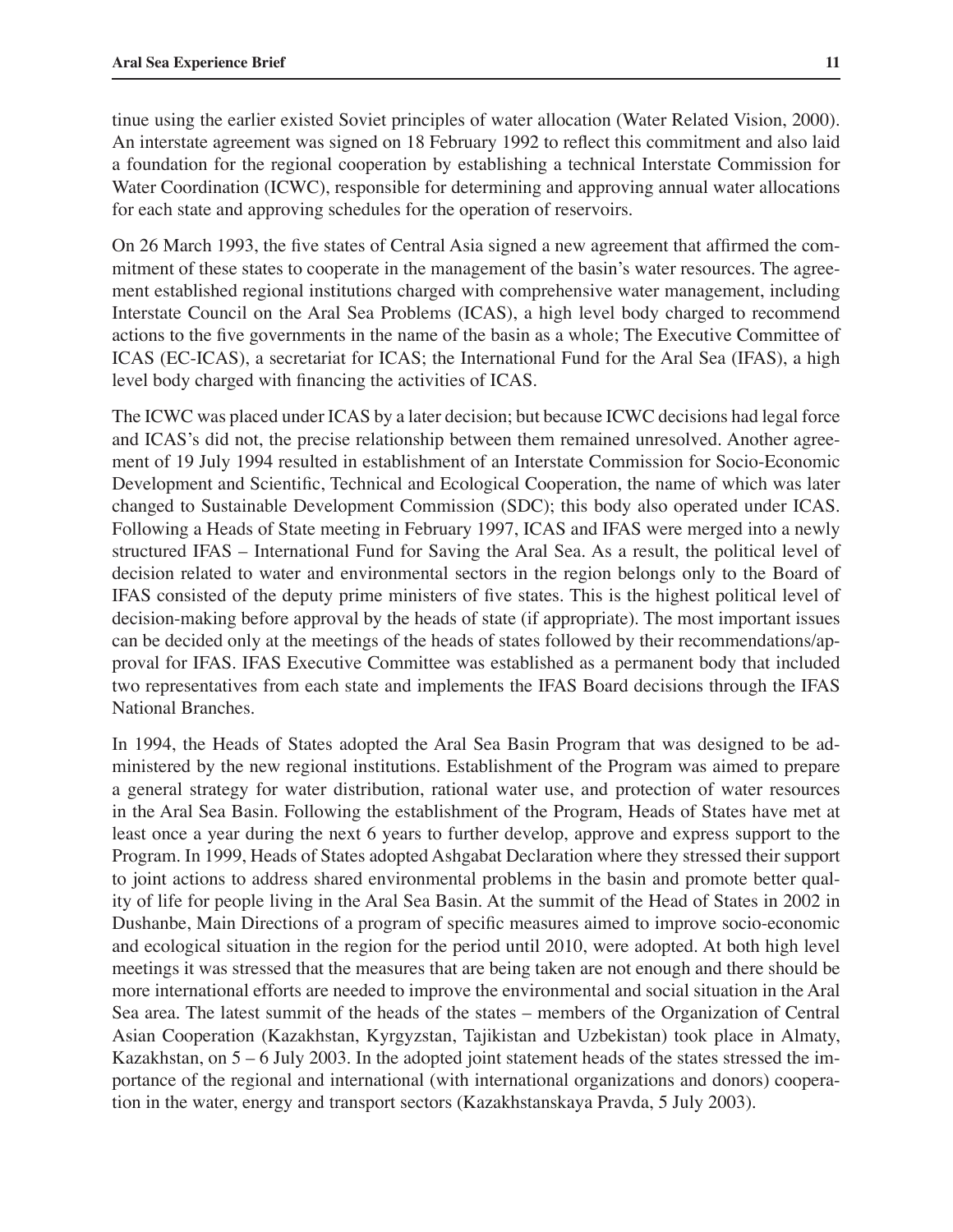During the past decade there has been progress in the development of the interstate regional cooperation in the Aral Sea Basin as multiple agreements and conventions were signed and institutions established. However, with regard to the organization of the cooperation, it is important to stress that the institutional arrangements in the Aral Sea Basin are a mix of the institutions for the interstate cooperation and of procedures and rules that are still used since the time of the existence of the Soviet Union, and therefore, the regional cooperation cannot be yet considered as truly intergovernmental. One example is that the 1991 agreement establishing ICWC embodies a degree of interstate cooperation. However, first, the decree establishing the Commission did not provide a basis on which the states could address water issues in a comprehensive and integrated manner, and second, the implementation bodies of the Commission are in fact managed within one country only, Uzbekistan, and therefore recommendations produced by these bodies were not quite trusted by states other than Uzbekistan. This created tensions with Kazakhstan and has impeded the cooperation between the two countries to address shared environmental challenges in the Aral Sea Basin.

There is still a long way towards achieving genuine interstate cooperation in the Aral Sea Basin. This will require development of awareness and understanding at the state level of the differences between the nature and character of the cooperation between the states during the Soviet times and nowadays, when it is cooperation between independent states. This will also require elaboration of a comprehensive and multilevel legal and institutional framework for interstate cooperation, starting from the international level of management to the local in cooperating countries. This will also require development of the political process in support of cooperation based on a shared vision of the Aral Sea Basin development where high representatives of the cooperating countries would be willing to put the common regional cooperation interests above the national interests. At present, the Central Asian Cooperation Organization is the only political forum for regional cooperation on an exclusively Central Asian level (without participation of Turkmenistan) (Strategy Paper, 2002). Development of an agenda for the political cooperation on water management issues in the Aral Sea Basin and involvement into the discussion of the highest political representatives as well as diverse stakeholders are necessary.

#### **Stakeholder cooperation**

Involvement of stakeholders in the regional water cooperation is very important. However, today very few larger organizations – of economic interests and NGOs are active on the regional level; the rest are involved in water management on the local and national levels only. Since the dissolution of the former Soviet Union, most environmental NGOs in the region were funded through Western NGOs such as ISAR (Initiative for Social Action and Renewal in Eurasia), however the Central Asian governments have over time become less receptive to international democracy building efforts (Source: http://www.fpif.org/briefs/vol5/v5n06aral\_body.html) and due to that the international funding has shifted away from civil society enhancement to the promotion of economic reform. As a result, Central Asian NGOs rarely focus on political activity and policy reform but rather on education, economic development, health, and awareness building. Among the larger organizations involved in international water projects in the Aral Sea area is the Regional Environmental Center for Central Asia that is supported by various international funding agencies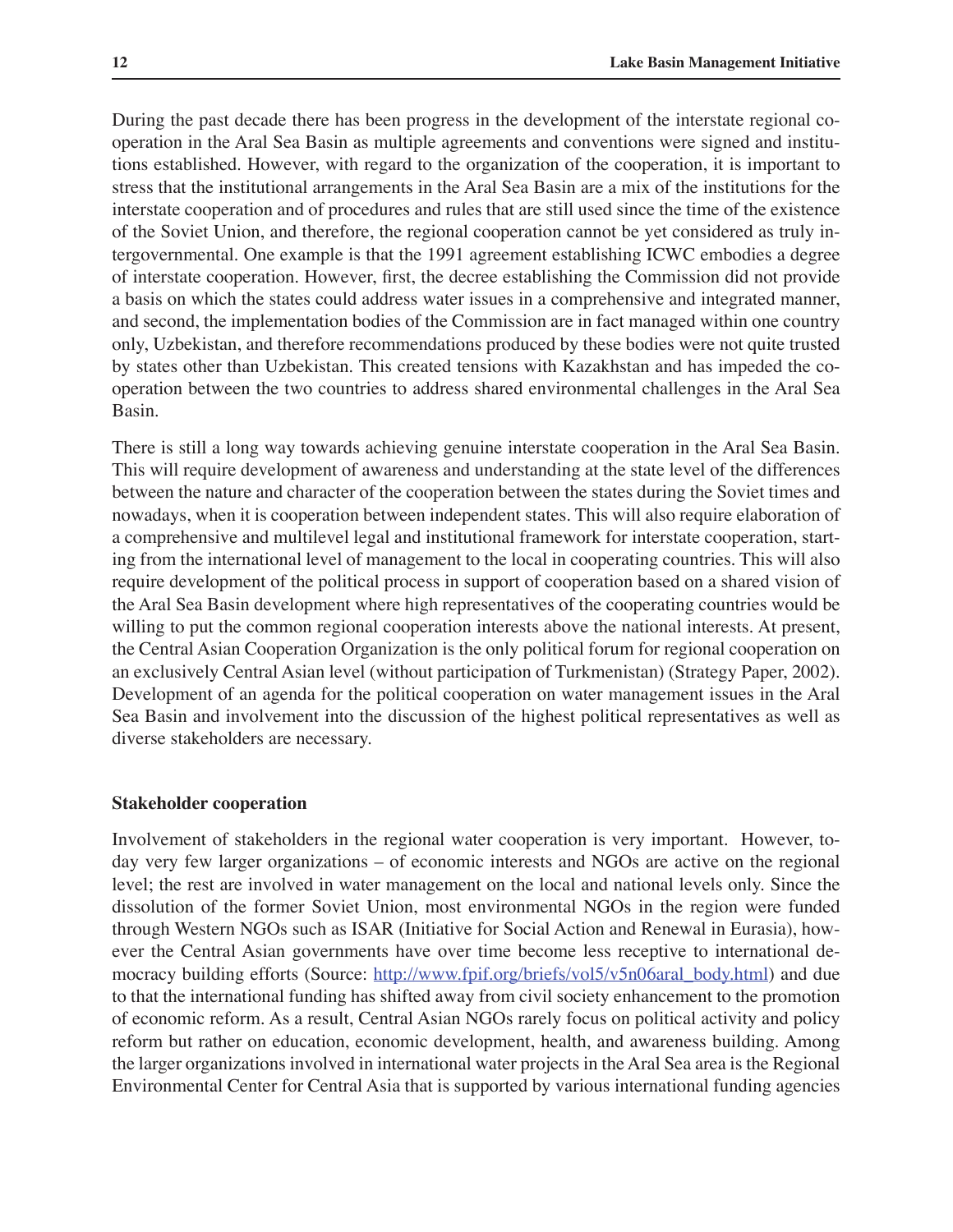and in turn the Center implements NGO development, environmental management and education projects.

To develop multi-stakeholder cooperation in region, the Central Asian Global Water Partnership was created that is developing in the region a network for sharing information and knowledge and involving stakeholders in the water cooperation. The GWP network includes NGOs, representatives of the economic sectors, researchers and other stakeholders. Among major regional networks of stakeholders dealing with community development, including environmental protection issues, is Zhalgas-Counterpart that is a network of NGOs registered in different states of Central Asia. Local grassroots organizations in Central Asia are weak in the region.

In the region there is today significant attention from the donors to the water user associations, which are to play an important role in management of the Aral Sea Basin. However, they are becoming more active on sub-regional and national scales; on the regional scale their input to the water management is still low.

Role of researchers in developing a common vision of the sustainable development of the basin is important. Research projects in the Aral Sea Basin were supported by the North Atlantic Treaty Organization (NATO) and International Association for the promotion of co-operation with scientists from the New Independent States of the former Soviet Union (INTAS). However, there is a need for support of more policy oriented research, which would help scientists in the region to get more active in the actual management of transboundary waters.

#### **Experiences of international projects and activities**

After the collapse of the USSR in 1991 and following expression of the political commitment by the Central Asian states for the cooperation in the Aral Sea Basin, international aid donors played a major role in promoting cooperation in the management of the transboundary water resources in the Aral Sea Basin. The World Bank (International Bank for Reconstruction and Development - IBRD) was the first major agency to become involved. In the early 1990s, the Bank formulated an Aral Sea Basin Assistance Program (ASBP) to be carried out over 15 to 20 years at around 250 million USD, later upped to 470 million USD. The main goals of the program were (1) rehabilitation and development of the Aral Sea disaster zone, (2) strategic planning and comprehensive management of the water resources of the Amu Darya and Syr Darya, and (3) building institutions for planning and implementing the above programs. The Bank encouraged the basin states to create ICAS and IFAS and has worked with and through these organizations to realize the ASBP. The overall international donor contribution to the above-mentioned program during 1993-2000 was about 45 million USD (10 Years of ICWC, 2002).

Another Bank effort, supported through the Global Environment Facility (GEF), is the Water and Environmental Management Project (World Bank, 1998, pp. 19-34). It was implemented during 1998-2003 at a cost of 21.5 USD million. In line with a new emphasis on regional responsibility for the ASBP, the Executive Committee of IFAS was managing the program, with the Bank playing a cooperative/advisory role. Key tasks were: (1) improvement of the management of water and soil salinity related to irrigation practices, (2) development of low-cost, local, on-farm water conservation measures, (3) reduction of the amount of irrigation drainage water flowing back into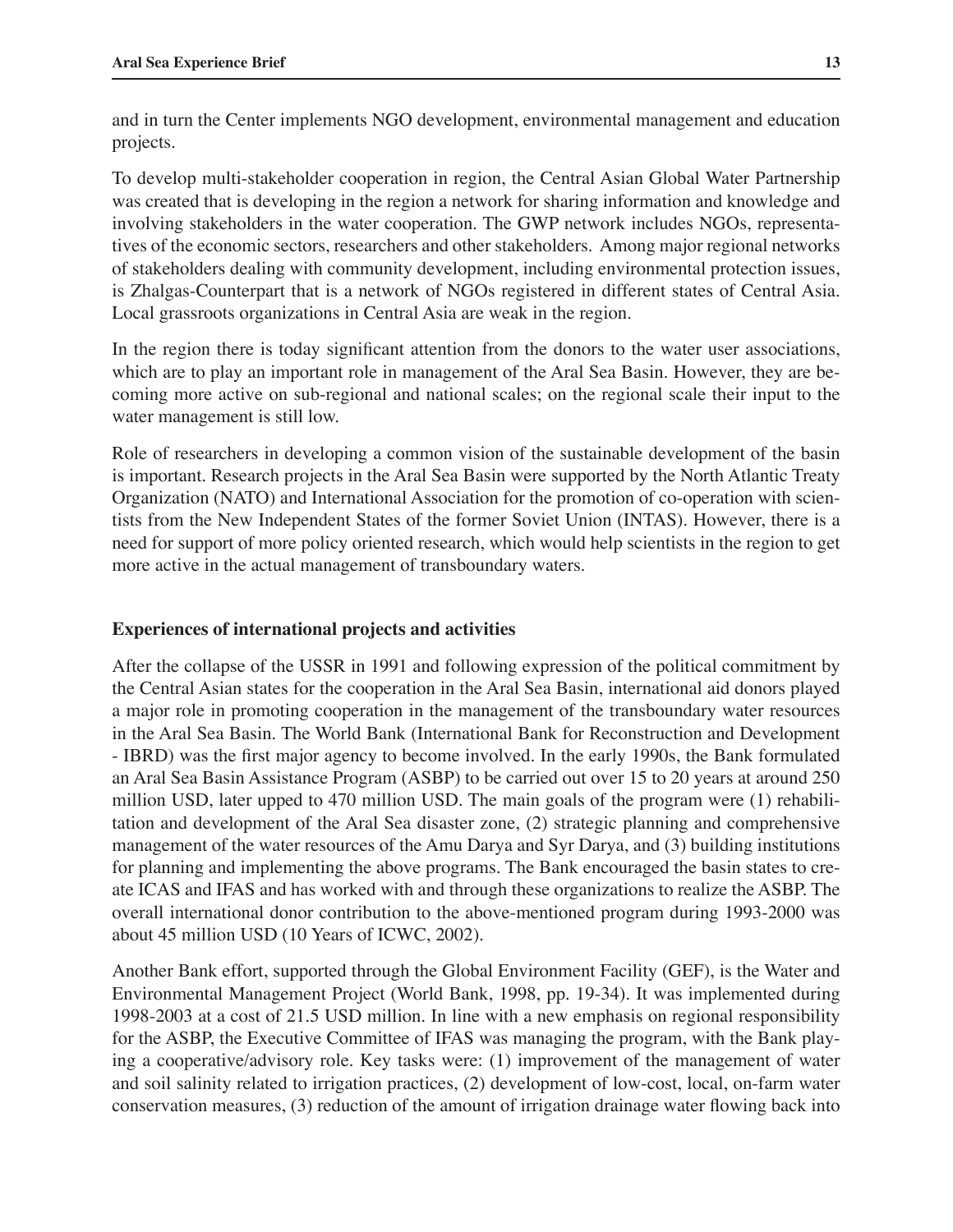rivers, (4) strengthening the existing interstate water sharing agreements, (5) improving public awareness of critical water problems, (6) enhancing dam and reservoir management and safety, (7) monitoring of water quality and quantity at transboundary river crossings, and (8) implementing a program to restore wetlands in the lower Amu Darya delta, particularly Lake Sudoche, which is a RAMSAR (wetland of international importance) site. According to the GEF assessment (see details at http://www.gefonline.org/projectList.cfm and Supervisions Mission Report, 2002) the project implementation status was rated unsatisfactory primarily due to: delays in start-up and other issues which need to be resolved for the center piece sub-component A1 for national and regional salt and water management studies; and problems in component B for public awareness. The Implementation Review by the World Bank of the World Bank/GEF Aral Sea Basin Program (February 2003) confirmed that the technical and technological project's components within the ongoing projects were eventually implemented without major problems. Implementation of the proposed and ongoing technical and infrastructure projects or projects' infrastructure components did not present any big challenge since there are available in the region funding for the investments as well as international and local know how and expertise. However, the same review concluded that the "soft" components aimed at facilitating the interstate dialogue and developing interstate agreements and as well as of public participation and capacity building were not completed successfully and in time.

In 2003, the World Bank started a project that supported efforts to revive the northern part of the sea, known as a Small Sea, while giving up on the largely dead Big Sea to the south. The project funding is 85 million USD. Work on the project, a 12 km dike started in July 2003, the construction is expected to be completed in 2004. With the help of this project, Syr Darya water will be prevented from flowing into the Large Aral, where it has been loosing a battle with evaporation. Instead it will flow to the Small Sea, which in four years or so engineers expect to rise four meters and recover about 600 square kilometers of exposed former seabed. Then a sluice will be opened, and the excess water will be allowed to flow south again into the Large Sea - the World Bank project includes rebuilding waterworks along the Syr Darya to increase the flow of the waterway substantially. As a result of the two components, the salt content of the Small Aral should drop, to somewhere between 4 parts per thousand to 17 parts per thousand (now it is according to Micklin – 20; Pala (2003) gives a number of 35) . Many of the 24 fish species that once supplied a 50,000 ton-a-year fishery are expected to return (Pala, 2003). To the Kazakhs near the Small Aral, the benefits will be considerable. Revival of the Small Sea the most importantly will help to reduce poverty by bringing back the commercial fisheries into the region and not least important it should increase rainfall in the area which should result in better quality of groundwaters and are likely to reduce dust storms that cause respiratory deseases among the population in the region.

A number of other international donors, directly or indirectly, have been contributing to Aral Sea region improvement. The United States Agency for International Development (USAID) funded the Environmental Policy and Technology (EPT) project in 1993 – 98 and initiated a new, major effort in 2001 known as the Natural Resource Management Project (NRMP). This is a 5-year effort focusing on providing assistance to Kazakhstan, Kyrgyzstan, Turkmenistan, Uzbekistan and, to a lesser extent Tajikistan, to improve management of water, energy, and land.

Governments of the Netherlands, Japan, Finland, Sweden, have committed funds to support construction of the water management infrastructure and necessary studies. The European Union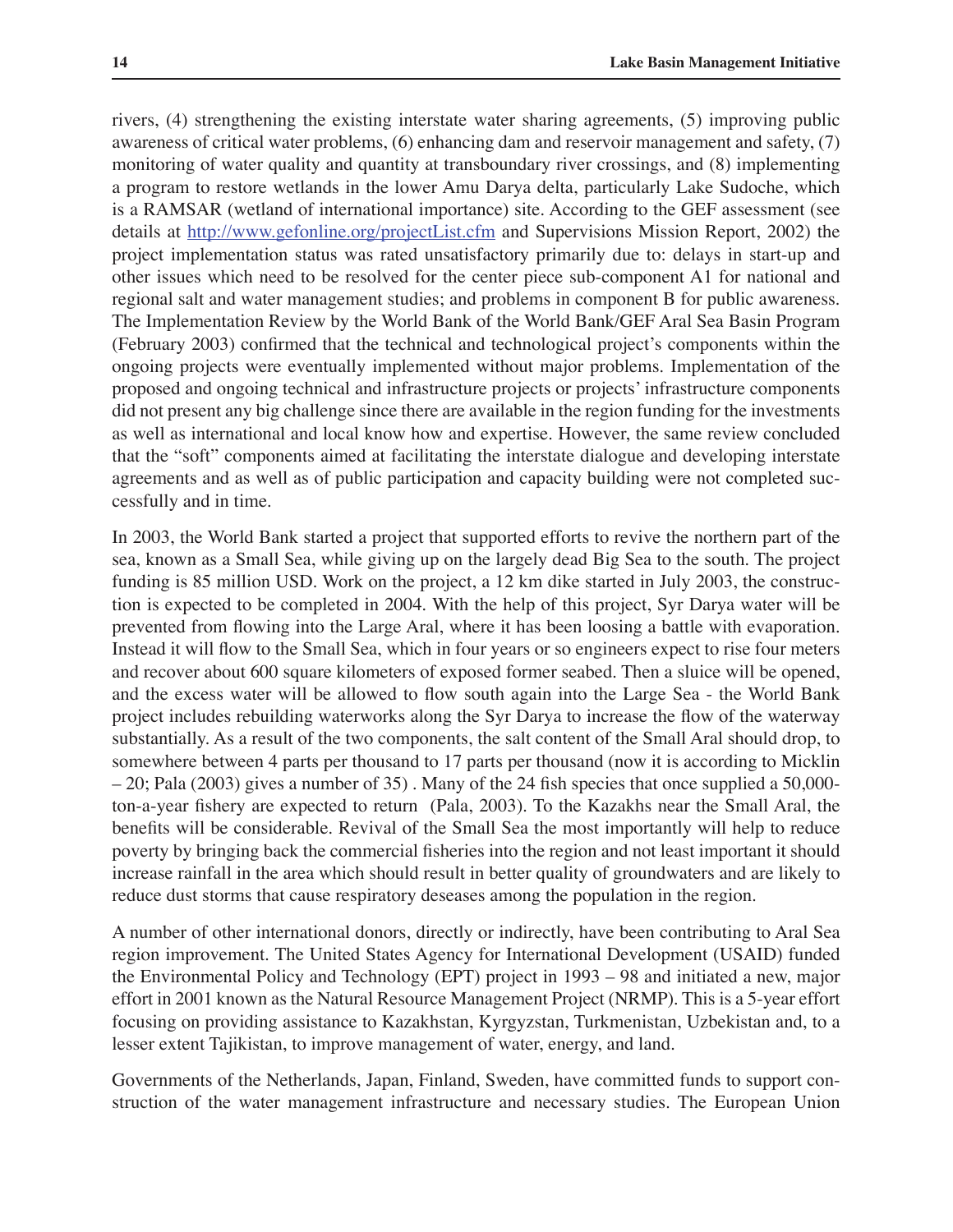(TACIS) initiated a major aid program for the Aral Sea Basin states in 1995 known as the Water Resources Management and Agricultural Production in the Central Asian Republics Project (WARMAP) (Aquater, 1997).

UNESCO (United Nations Educational, Scientific and Cultural Organization) funded a research and monitoring program for the near Aral region from 1992-1996 focusing on ecological research and monitoring in the Syr Darya and Amu Darya deltas (UNESCO, 1998). The UNICEF (United Nations Childrens' Fund) launched the Aral Sea Project for Environmental and Regional Assistance (ASPERA) in 1995. It provides assistance to the disaster zone around the sea and focuses on health, nutrition, health education, water and environmental sanitation, and support to NGOs*.* UNDP (United Nations Development Program) assistance in the region had two primary foci: strengthening regional organizations that have been established to deal with the Aral Crisis (earlier ICAS and IFAS, now the reconstituted IFAS) and promoting sustainable development to improve conditions for the several million people in the parts of Kazakhstan, Uzbekistan, and Turkmenistan which are closest to the Aral Sea.

The Swiss government aid program for improving the water sector in Central Asian region emphasizes the support to institutional development, capacity building and human resources development linked with infrastructure investments, the promotion of regional partnerships and donor coordination. Geographical focus of the Swiss assistance is concentrated on three priority countries - Kyrgyzstan, Tajikistan and Uzbekistan - with limited inputs to Turkmenistan and Kazakhstan in connection with regional programs.

However, as it is expressed in the World Bank "Water and Environmental Management Project" Implementation Completion Report (2004), one of the lessons learned in working in the Aral Sea Basin is that "multi-donor projects are extremely difficult to implement". Different donors with different political agendas and interests should coordinate their efforts in the region and the riparian states in a more effective manner; meetings of donors should be taking place on regular basis in the Aral Sea Basin. Perhaps, the global organizations such as the World Bank or otherwise the UN should take a lead role in organizing coordinated efforts of different donors on a regular basis.

## **6. Lessons Learned and Recommendations**

The continuing drying of the Aral Sea has brought multiple social, environmental and ecological disastrous consequences into the region and potential solutions to these problems demand great attention, political will, and human and financial resources. Although many projects have been implemented or are being implemented in the Aral Sea Basin, there is still a long way towards achieving the situation where quality of life of the population, including quality of the environment and of the social and economic conditions in the region, will be satisfactory. Among the lessons learned from the cooperation in the Aral Sea Basin are the following.

• Political commitment from the governments of Central Asian countries to the regional cooperation in the Aral Sea Basin is a foundation and a necessary condition of the successful implementation in the region of environmental protection measures. The authors agree with the conclusion of the World Bank that development of the "*strong client commitment,*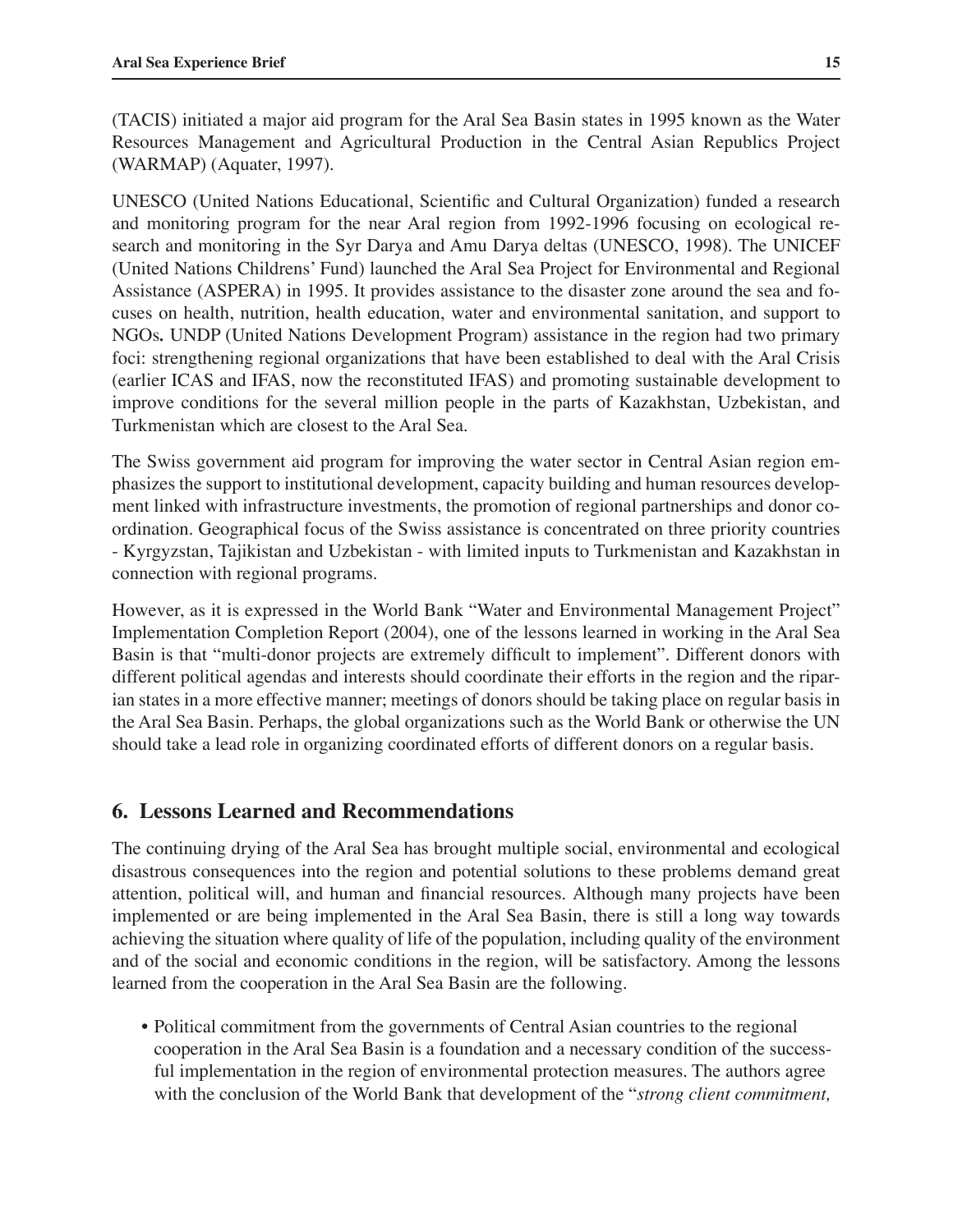*including client leadership in project preparation and implementation, even at high costs; enhanced interest of States through equal treatment and systematic consensus building*" (Aral Sea Basin Program, 1998) should be the main focus of attention of funding agencies and international organizations. In similar settings as the one existing in the Aral Sea basin, where the history of interstate cooperation is very short, institutions and the legal basis for the cooperation are still under development, and the actors lack experience of an interstate cooperation; key international players should use their status and resources to promote the political commitment of the states and developing trust and consensus over the ways to address shared regional water management challenges. It is not only money that those international institutions should provide but they should also get involved in the cooperation in the role of a mediator and a facilitator of the cooperation.

- To promote the political commitment from the states to the regional cooperation, a national ownership of the regional initiatives should be ensured by supporting a larger share of projects and activities on a national level. Support to nationally implemented projects is important as different countries have different legal and institutional frameworks and there are considerable gaps between the countries' levels of social and economic development. Activities implemented on the national level in different countries, are to be complimented by a regional umbrella water management program focused on water management priorities important for whole transboundary basin. This kind of a transboundary umbrella program should mostly contain communication and coordination, and public outreach activities. Regular communication should be organized between teams developing transboundary water management strategies and national water management projects.
- In most of the projects in the past, the water management challenges have been addressed in a narrow sectoral way. The water management issues should be connected to other economic and political issues; the water cooperation should be an important part of the discussions of economic development and integration processes in the region; these discussions should involve both governments and stakeholders. This approach is likely to contribute to a higher political commitment from the states involved in the regional cooperation. Also there should be more discussions and activities on the basin level bringing together water quality and quantity.
- Experiences of implementation of international projects in the Aral Sea region showed that technical and technological projects were usually implemented successfully while the soft components of the projects aimed at developing institutional frameworks for regional cooperation and public awareness were often unsuccessful. The reason for that is a sufficient know how and knowledge for implementation of the technical projects; low awareness and a lack of relevant experiences in organizing "soft" water management activities reflecting Integrated Water Resource Management principles to water management. As experience of transboundary water management projects in Europe showed, for example, implementation of Danube River and Lake Peipsi/Chudskoe GEF-funded transboundary water projects, at least 60 % of the funding has to go to the soft measures aimed to develop regular communication, information exchange between the riparian governments to raise their awareness about the need of the transboundary cooperation. It is also important that allocation of resources for the "soft components" is done in a focused way. Comprehensive communication strategies and tools for communication and information exchange to ensure involve-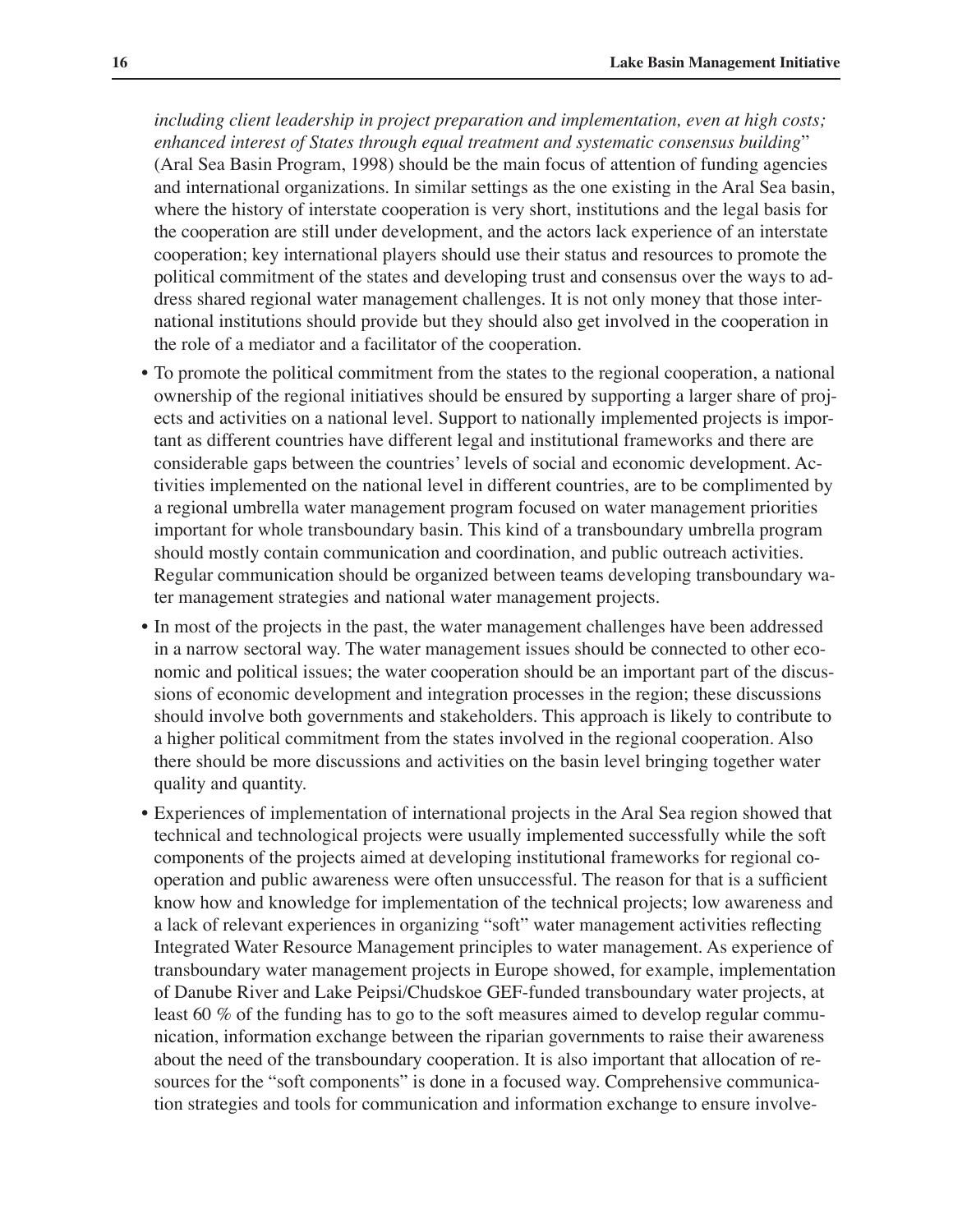ment of not only the governments but also stakeholders on different levels of governance in management of waters should be developed tailored to the needs of different stakeholders in the region.

• Starting regional cooperation initiatives in the geographical areas with little experience of an interstate cooperation requires a discussion of possible institutional models of the future interstate regional cooperation to be developed. In the Aral Sea Basin many regional cooperation organizations operate with rules and procedures that are a mix of the approaches from the old Soviet centralized system and are partly based on the principles of the cooperation between the independent states. Therefore, measures promoting development of the real interstate cooperation should be supported; unless the states do not cooperate on the fully independent international grounds, they will not be motivated to put their resources to promote the regional cooperation. The legal and institutional framework to be developed in the Aral Sea Basin should help the countries to bring together and negotiate diverse state and regional interests.

Institutional models of the interstate cooperation in basins of other regional seas that have proven to be successful could be proposed for study as a possible basis for the development of the interstate cooperation in the Aral Sea Basin. For instance, the intergovernmental cooperation model developed around the Baltic Sea (Water Security, 2000) could be used as a model for the Aral Sea cooperation. The 25 years of experience of the cooperation around the Baltic Sea where a multilevel governance system bringing together environmental and economic priorities can be very valuable for the Central Asian states and could help them in solving their shared water management challenges in the Aral Sea Basin. The existing platform of the EU Global Water Initiative aimed at disseminating knowledge of organization of implementation of the EU Water Framework Directive by states of the European Union could be effectively used to transfer the knowledge from Europe and the Baltic Sea Region to the Aral Sea Basin.

## **7. References**

- Abdirov, Ch. A. 1999. *et. al*, «Stress reaktsiya zdorovykh detey Nukusa na vozdeystviya otritsatel'nykh ekologicheskikh faktorov v Priaral'ye,» [Stress reaction of healthy children of Nukus from the effects of ecological factors in Priaral'ye] *Vestnik Karakalpakskogo otdeliniya Akademii Nauk Respubliki Uzbekistana*, No. 2, 1993, pp. 15-20
- Aladin N. V., Filippov A. A., Plotnikov I. S., Egorov A. N. (2001) Modern ecological state of the Small Aral Sea. Ecological Research and monitoring of the Aral Sea Deltas. A basis for restoration. Book 2. UNESCO Aral Sea Project. 1997-1999 Final Scientific Reports, 73-82.
- Aladin N. V., Plotnikov I. S., Potts W. T. W. (1995). The Aral Sea desiccation and possible ways of rehabilitating and conserving its Northern part, *Int. J. Environmetrics* **6**, 17-29.
- Aral Sea Basin Program (Kazakhstan, Kyrgyz Republicm Tajikistan, Turkmenistan and Uzbekistan). Water and Environmental Management Project Document. The World Bank, Washington, D. C., May 1998.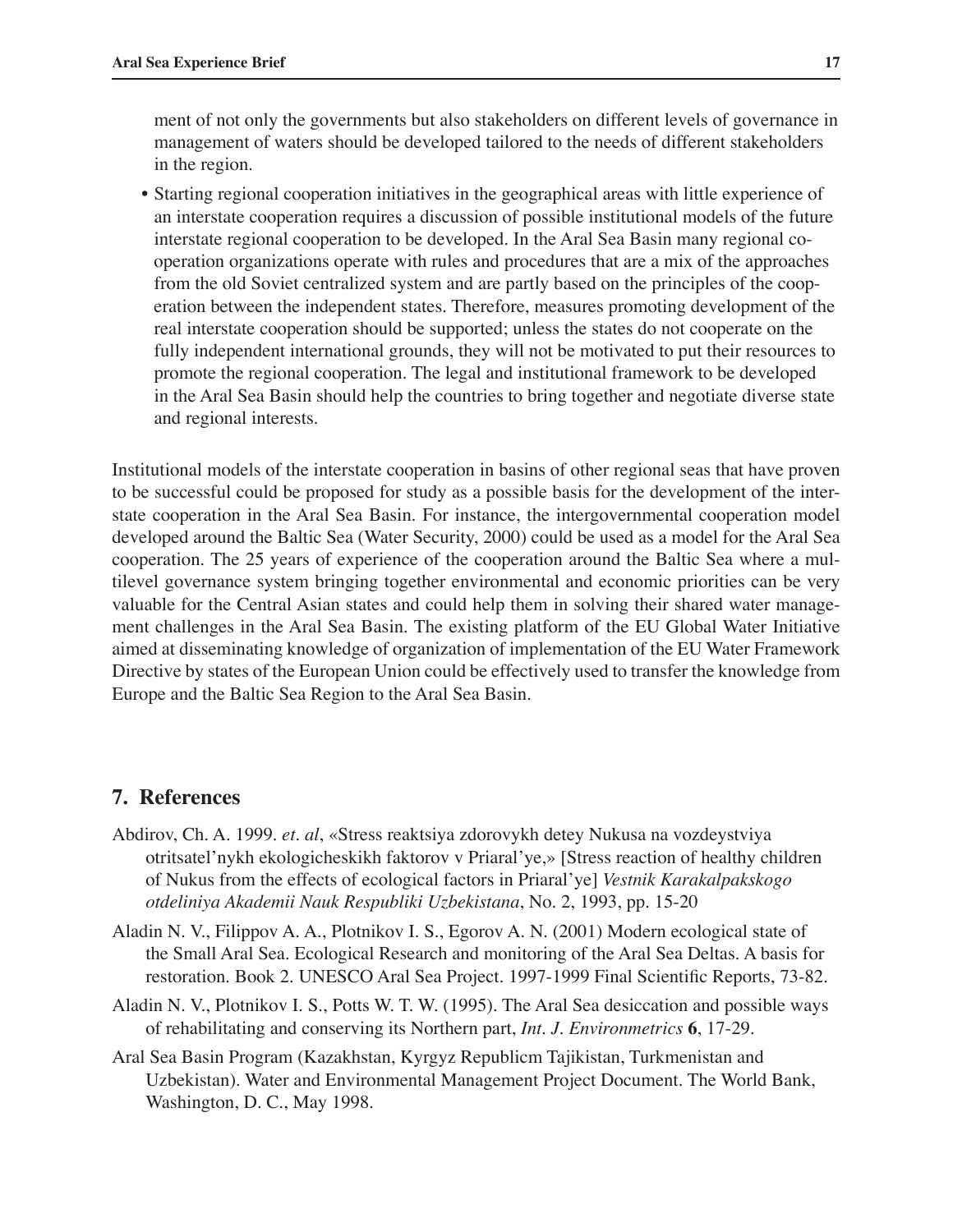- Assessment of the Social-Economic Damage Under the Influence of the Aral Sea Level Lowering for South Aral Sea Coast. Report of the INTAS – RFBR 1733 Project with participation of the NATO Project SFP 974357 (Association of: Mountain Unlimited, Scientific Information Center of Interstate Coordination Water Commission (SIC ICWC), «SIBICO» International, DHV The International Center of Studies (ICWS) DHV Consultants BV, «Gosecomeliovod»), Tashkent, 2002
- Brown, P. 2003. Dam Condemns Aral Sea to Oblivion. In Manchester Guardian Weekly, November 26, 2003

 Chub, V. 1998. «Regional'nyye problemi otsenki vliyaniya aerosoley (anthropogenennogo i prirodnogo proiskhozhdeniya) na klimaticheskiya kharakteristiki v tsentral'noaziatskom regione, [Regional problems of estimating the influence of aerosols (of anthropogenic and natural occurrence) on the climatic characteristics of the Central Asiatic region pp. 3-4 in, *Materialy k nauchnomy rerional'nomu seminaru, Eolovyy perenoc soley v basseyne Aral'skogo Morya* [Materials for the regional scientific seminar, Aeolian tranport of salt in the Aral Sea basin], Tashkent 4-5 March, 1998, 33 pages

- Diagnostic report on water resources in Central Asia. 2002. SPECA Project, 73. p.p.
- Eurasianet, «Kazakhstan: World Bank Help for Aral Sea,» 2-24-02 (www. eurasianet. org/ departments/environment).
- Glazovskiy,. N. F., *Aral'skiy krizis: prichiny vozniknoveniya i put' vykhoda* [The Aral crisis: causative factors and means of solution] (Moskva, «Nauka,» 1990), pp. 20-23.
- ICAS, Fundamental Provisions of Water Management in the Aral Sea Basin: A Common Strategy of Water Allocation, Rational Water Use and Protection of Water Resources, prepared with the assistance of the World Bank, October 1996 (no pagination).
- International Fund for the Aral Sea Saving & the World Bank. 1997. Fundamental Provisions of Water Resources Management Strategy in the Aral Sea Basin. Final Report. Tashkent, 214 p.
- Implementation completion report on a grant to the Executive Committee of the International Fund for Saving the Aral Sea for a Water and Environmental Management Project. February 25, 2004. The World Bank.
- Kamalov, Yusup. 2003. The Aral Sea: The Legends, the Problems, the Solutions, In Ecostan News, 10/1 (January-February, 2003), pp. 9-10.
- Krähenbühl, J.; Gely, J.; Herren, U. 2000. Regional Water Sector Strategy 2002 2006. Strengthening Regional Water Management Capacity in Central Asia. Bishkek - Dushambe – Tashkent. Swiss Cooperation Offices in Central Asia.
- Medecins sans Frontieres, *MSF in Uzbekistan and Turkmenistan,* Activity Report 1999-2000, 31 pp.
- McKinney, D. 1995. Sustainable Water Management in the Aral Sea Basin.
- Micklin, P. 1987. The Fate of ʻSibaral': Soviet Water Politics in the Gorbachev Era, *Central Asian Survey*, No. 2 (1987), 67-88.
- Micklin, Philip P., *The Water Management Crisis in Soviet Central Asia*, The Carl Beck Papers in Russian and East European Studies, No. 905 (Pittsburgh: The Center for Russian and East European Studies, August 1991).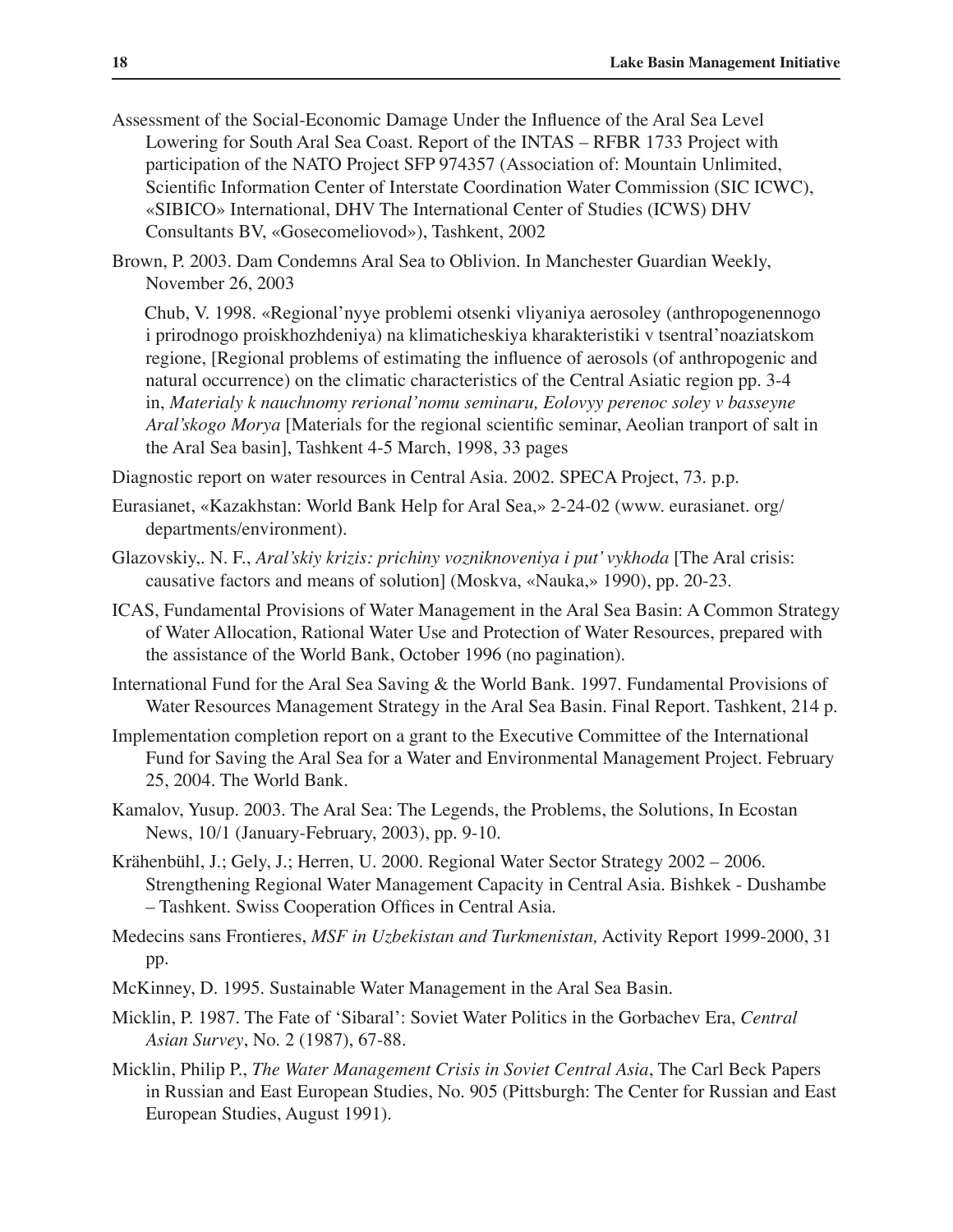- Micklin, Philip. 2002. Water in the Aral Sea Basin of Central Asia: Cause of Conflict or Cooperation? In *Eurasian Geography and Economics*, 2002, 43, No. 7, pp. 505-528.
- Optimism rises, with water, in bid to revive Aral Sea, In *The Christian Science Monitor*, February 5, 1999, p. 7.
- Pala, Christopher. 2003. The Aral Sea Gets a New Lease on Life. In *International Herald Tribune*, 7 August 2003, p. 9.
- Palvaniyazov, M. 1989. Vlyaniye pyl'nykh bur' na mestoobitaniya nekotorykh mlekopitayushchikh primorskoy zony Aral'skogo morya, [The influence of dust storms on the habitats of certain mammals of the coastal zone of the Aral Sea] *Problemy osvoyeniya pustyn'*, No. 1, 1989, p. 55-59.
- Regional electronic report of Central Asian states "Environmental state in the Aral Sea basin". UNEP/GRID-Arendal. 2000.
- Selected Juridical Documents of the Aral Sea Basin Countries and the UN. SIC ICWC Publication, Legal collection # 10. Tashkent, 2002 (in Russian).
- SIWI. 2000. Water Security Opportunity for Development and Cooperation in the Aral Sea Area. SIWI/RSAS/UNIFEM Seminar. Stockholm, 12 August 2000.
- Sokolov V.I. (1999) Integrated Water Resources Management in the Republic of Uzbekistan. Water International, Volume 24, No 2, June 1999, p.p. 104-115.
- Strategy Paper 2002 2006 and Indicative Programme 2002 2004 for Central Asia. The European Commission, Brussels, Belgium, 3 October 2002.
- Temirov, Rustam. 2003. Lobbying Grows in Moscow for Siberia-Uzbekistan Water Scheme, *Eurasiane*t, February 19, 2003 (www. eurasianet. org/departments/environment)
- Tursunov, A. A. 1989. Aral'skoye more i ekologicheskaya obstanovka v Sredney Azii i Kazakhstane, [The Aral Sea and the ecological situation in Central Asia and Kazakhstan] Gidrotekhnicheskoya stroitel'stvo, No. 6, 1989, pp. 15-22.
- UNESCO, *Ecological Research and Monitoring of the Aral Sea Deltas*, Aral Sea Project 1992- 1996, Final Scientific Reports (Paris: UNESCO, 1998).
- UNESCO. 2000. Water Related Vision for 2025. UNESCO, p. 58 65.
- UNDP-Project on the Aral Sea basin capacities development. Creation of a model tool based on combination of water resources, socio-economic development and the nature in Central Asia for training and use by decision-makers. Tashkent, 2000.
- Summary Transboundary Diagnostic Analysis. Water and Environmental Management Project, Washington, D. C., 1998
- Water Vision 2025 for the Aral Sea Basin. SABAS-UNESCO. Paris. 2000.
- Ways of Water Conservation (results of works on WUFMAS Sub-project of WARMAP-2 Project (TACIS) and Sub-component A-2 of GEF Project "The Aral Sea basin water resources and environment management"). SIC ICWC/IWMI publication. Tashkent 2002.
- Water Resources Management and Agricultural Production in the Central Asian Republics. Aral Sea. DG IA NIS/Tacis Services. Aquater, 1997. 18p.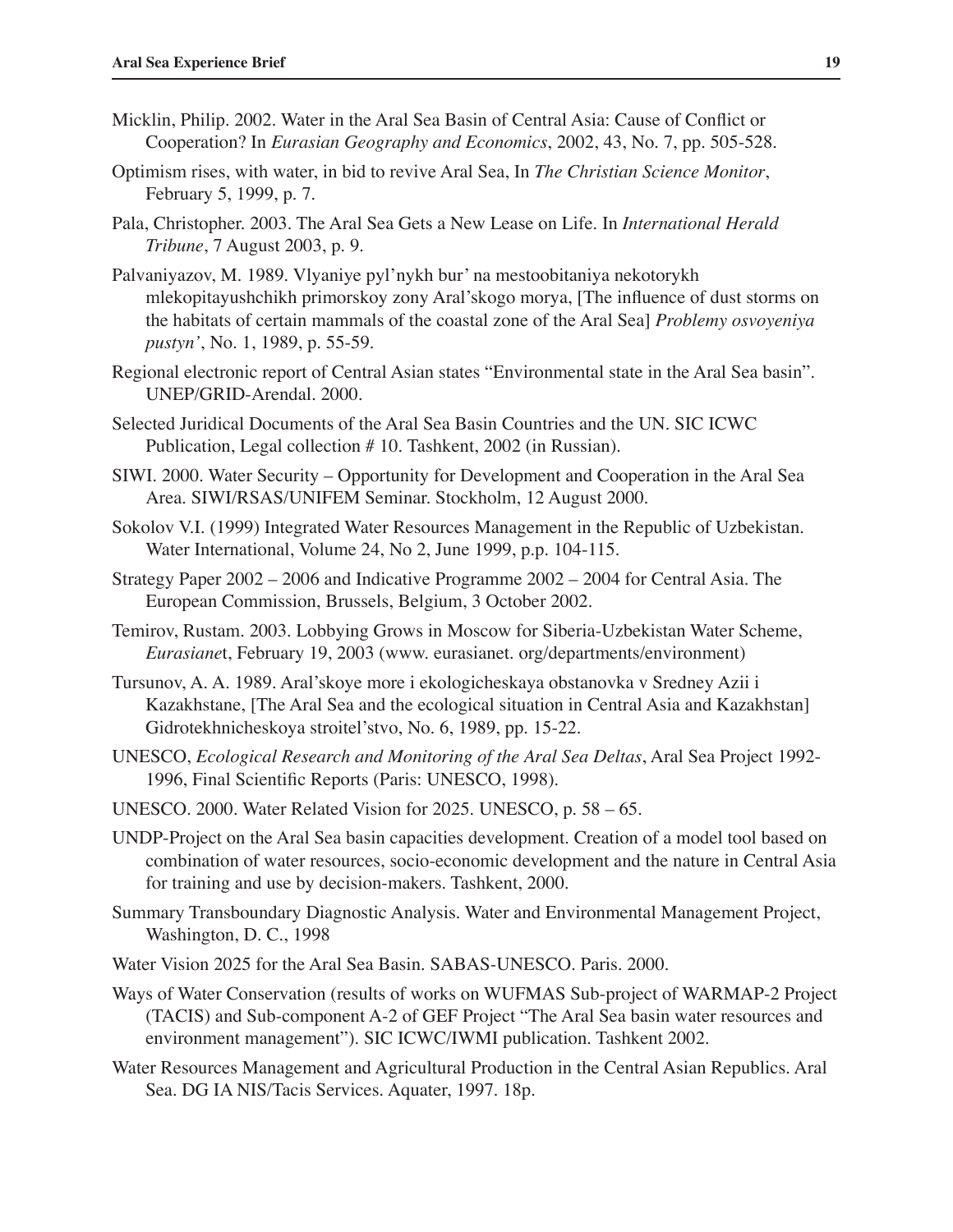## **Web addresses**

http://www.worldlakes.org/lakedetails.asp?lakeid=9219 www.icwc-aral.uz - Scientific-Information Center of the Interstate Commission for Water Coordination in Central Asia www.grida.no - electronic report on water and environment in the Aral Sea Basin www.water.freenet.uz www.aralmodel.unesco.kz - some modelling examples www.carec.kz - Reginal Environmental Center of Central Asia www.nrmp.uz - site of the USAID project http://www.dfd.dlr.de/app/land/aralsee/ http://www.ce.utexas.edu/prof/mckinney/papers/aral/aralhome.html http://www.msf.org/aralsea/ http://www.cmc.sandia.gov/Central/centralasia.html http://www.grida.no/aral/aralsea/index.htm http://www.aral.uz/gef\_prj.html http://www.aralvision.unesco.kz/contents\_r.htm http://dialogue.icwc-aral.uz/cont\_en/partner/sfp/contact.html

### **Acknowledgement**

Authors acknowledge contribution of Dr. Victor Dukhovny, SIC ICWC, Tashkent, Uzbekistan, to preparation of this report.